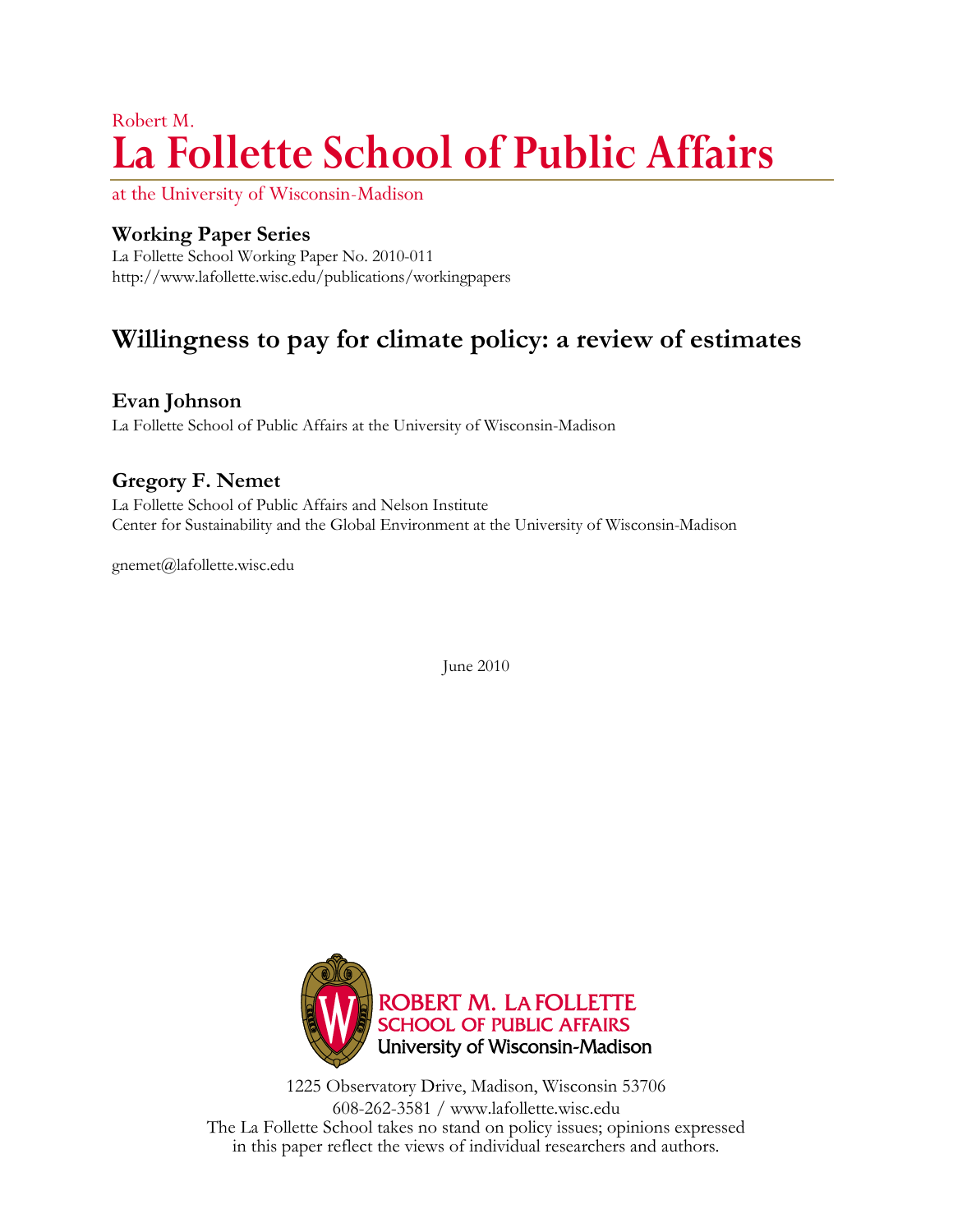# **Willingness to pay for climate policy: a review of estimates**

### $\rm{Even}$  Johnson $^1$  and Gregory  $\rm{Nemet}^{1,2}$

<sup>1</sup> La Follette School of Public Affairs, University of Wisconsin--Madison, Madison, WI USA  $2$  Nelson Institute Center for Sustainability and the Global Environment (SAGE), University of Wisconsin--Madison, Madison, WI USA

#### **Abstract:**

One explanation for the modest pace of efforts to mitigate climate change, both federally and internationally, is that constituents do not ascribe much beneficial value to new laws that change the way we produce and consume energy. We surveyed estimates of consumer willingness to pay (WTP) for climate policy to: (1) assess the validity of this explanation, (2) compare elicitation techniques, and (3) explore factors that might explain variation in WTP estimates. We recalculated WTP estimates on an equivalent basis across 27 studies and found a range for WTP of \$22-\$437/household annually, with a median of \$135. We also discuss outliers not included in this range. Discrepancies among estimates drawn from American, Asian, and European samples enable some preliminary inferences about the effects of nationality on WTP for climate stability. Environmental attitudes and beliefs are common explanatory elements in WTP surveys. Others include income, education, and political views. While valuation methods and survey types vary, the great majority of existing work in this area has relied on contingent valuation.

#### **1. Introduction**

Among the many difficulties inherent in designing policy to address climate change, the combination of near-term and local costs with longer term and globally dispersed benefits must rank among the most severe. Unsurprisingly policy discussions have focused on the former. Debates about *how*, and *how much,* to address climate change, have almost exclusively focused on minimizing the costs of achieving prescribed emission reduction targets. But the motivation for adopting reductions and bearing some costs must ultimately originate from some conception that there are societal benefits to reducing emissions. Even if these perceived benefits derive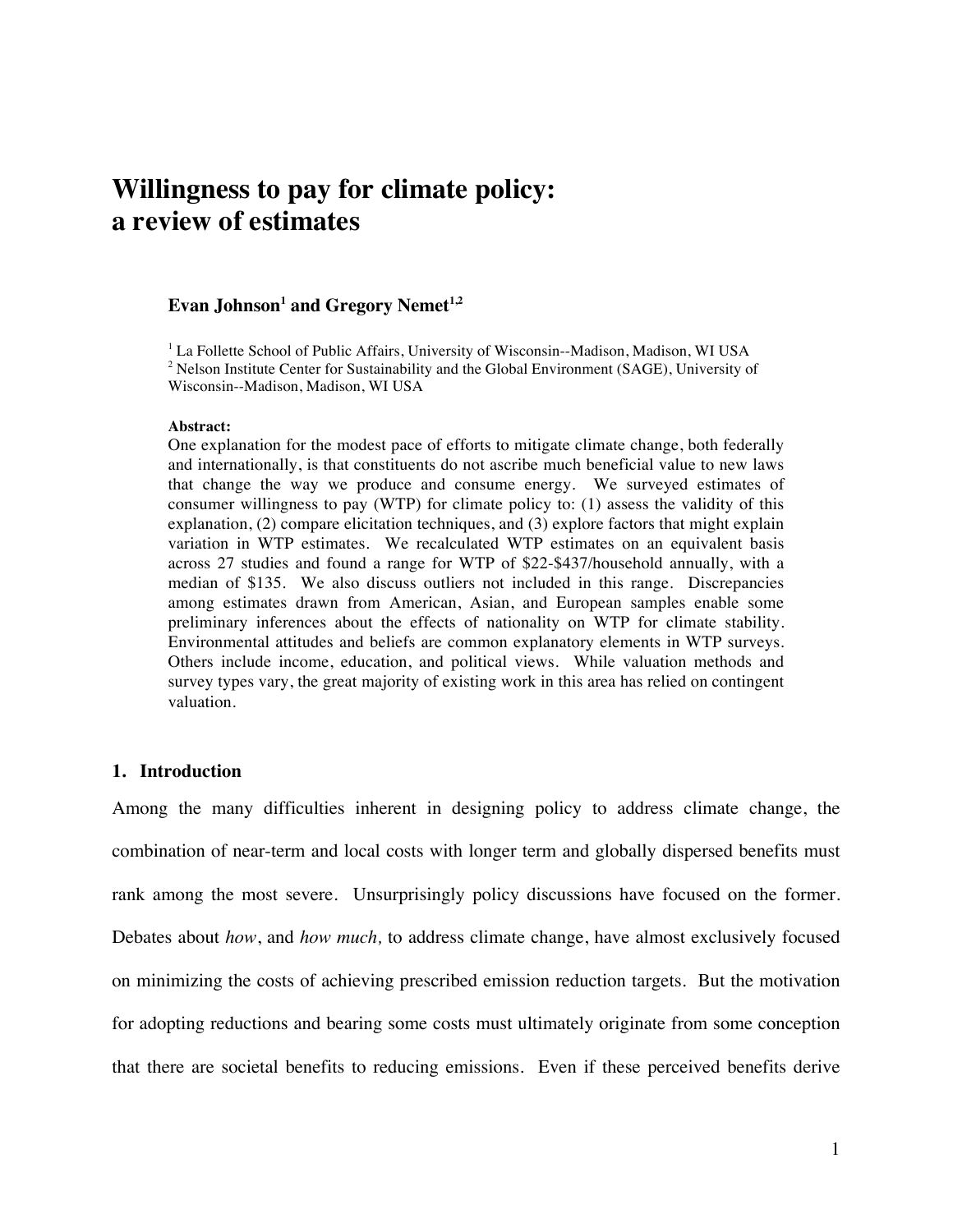from diverse elements. These benefits obviously vary based on the situation of the individual. They are also uncertain; they spillover national boundaries. They reflect diverse perspectives on risk aversion, risk perception, time preferences, inter-generational responsibility, and ethical motivations. They even force some implied expectation of the magnitude and characteristics of avoidable future damages.

Integrated assessment models, which combine a physical climate model with an economic growth model, estimate the avoided future climate damages from climate change policies. These models have been widely used to determine the benefits of climate policy and by comparing marginal benefits with marginal costs—socially optimal levels of expenditure on climate stabilizing measures. An alternative method for estimating benefits is to elicit individuals' assessments of these benefits. Determining benefits in this way is challenging, given the complex nature of global climate change as both a physical and psychosocial phenomenon. Economists, political scientists, and policy analysts have begun to address this challenge by using a variety of methods to estimate consumer willingness to pay (WTP) for enhanced climate stability. However, the results of these studies, and the conditions under which researchers gather them, vary. This heterogeneity detracts from the clarity of any policy guidance these analyses seek to provide. This paper attempts to survey the explanatory power of existing literature on WTP for climate policy. It does this by identifying common variables across a varied set of WTP studies in order to establish a basis for comparison. It also provides an analytical structure for future studies to evaluate the effects of variation in key comparative elements upon WTP. Preliminary observations illustrate potentially fertile ground for metaanalysis of the combined effects of existing studies. Future research and meta-analyses can employ several observations contained in this analysis.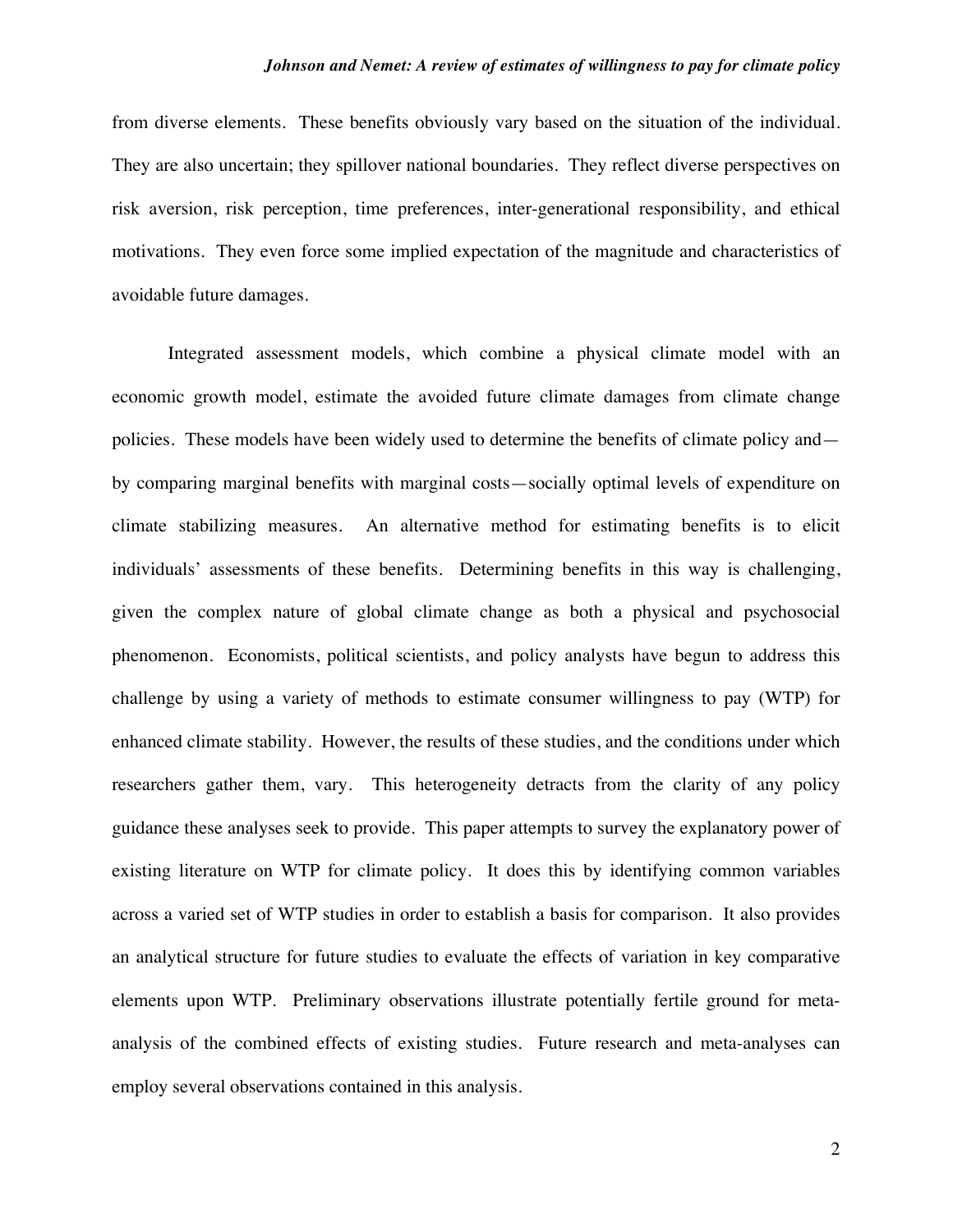In this paper, the rest of Section 1 describes the characteristics of WTP as a tool to value climate stability. Section 2 reviews recent work on how individuals value climate policy, focusing on social and behavioral aspects that may explain some variation. In section 3 we explain our calculations and provide the results of our comparison of existing studies. Section 4 discusses a research agenda for improving identification of factors explaining variation in WTP and a conclusion follows in Section 5.

#### **1.1. What is Willingness to Pay for Climate Stability and Why Study it?**

Conventional economic thinking tells us that climate policies, such as emissions targets, should reflect a simple measure of the costs and benefits associated with the good that the policy seeks to provide. Climate strategies typically define this good as increased stability in or avoided damages from temperature, precipitation, weather patterns, and other climatic phenomena affected by atmospheric GHG concentrations. While approachable in theory, measuring the value of this good is enormously difficult given the complexity of the climate change issue. Nonetheless, policymakers must strive to convey the benefits of climate stabilization if they are to create a unified response to anthropogenic climate change (Jacoby, 2004). Estimates of willingness to pay for climate stabilization provide one means of conveying these benefits.

Economists define the benefits of an environmental policy as the collective willingness to pay to preserve some environmental good (Stavins,  $2007$ )<sup>1</sup>. Researchers typically gather data on

<sup>&</sup>lt;sup>1</sup> Economists also employ the concept of willingness to accept (WTA) compensation for environmental damages to quantify the benefits of environmental policy. The decision of whether to use WTP or WTA has become increasingly controversial, as the two measures often produce very different estimates of value (Fischer, McClelland, and Schulze, 1988). Others have found this discrepancy to be minimal under certain conditions (Willig, 1976). The magnitude of differences in these two parallel measures depends upon the precise nature of the environmental good, as well as the level of income and substitution effects (Mantymaa, 1999). This analysis forgoes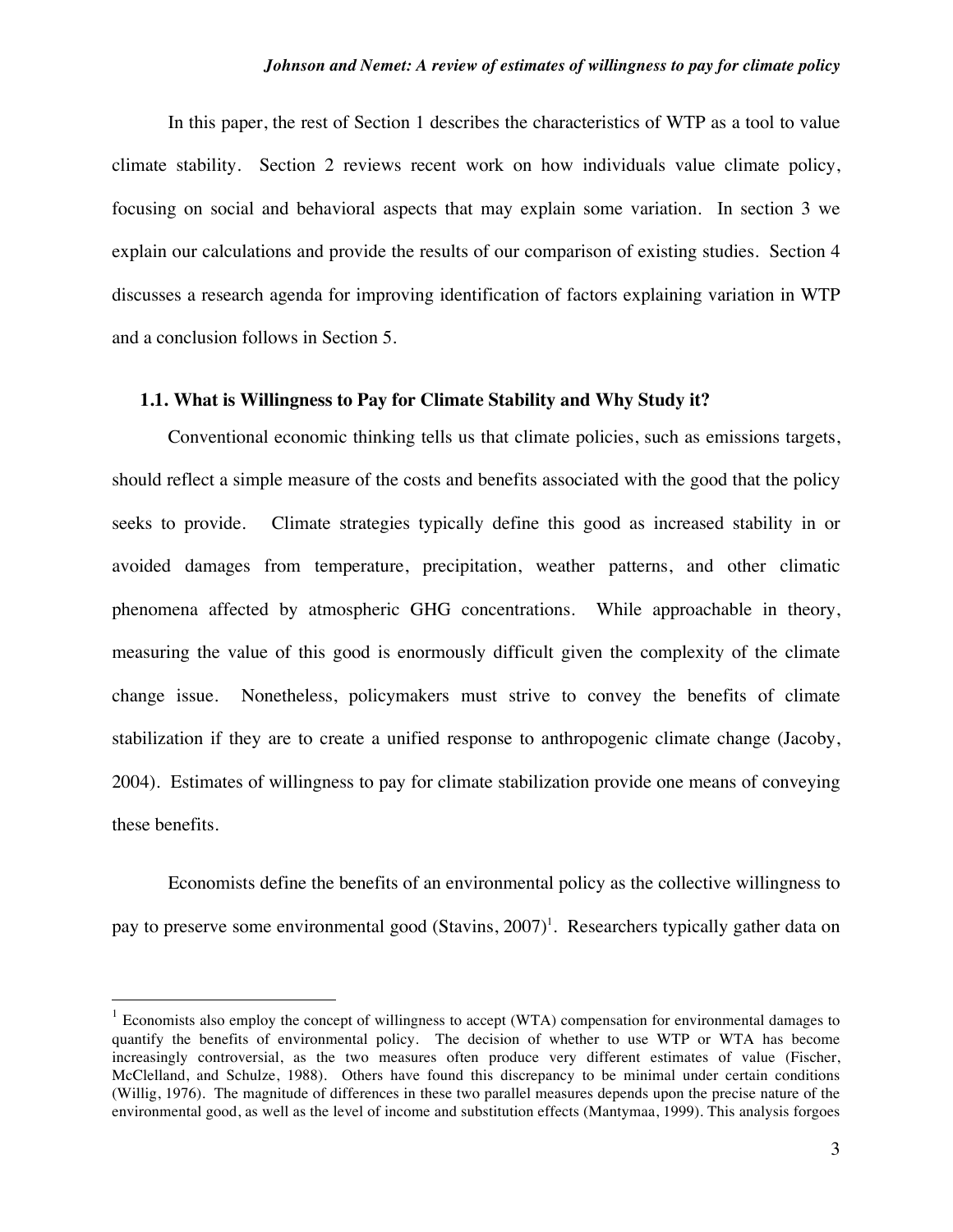WTP for environmental goods using one or more of the following methods: 1) garnering a dollar estimate on the basis of what others actually pay to access environmental goods (*travel cost method*); 2) determining price differences across otherwise similar assets that vary only in their access to environmental goods (*hedonic pricing*); and contingent valuation methods (*CVM*), which use surveys to elicit willingness to pay associated with hypothetical scenarios (O'Conner and Spash, 1999). Studies of WTP for climate stability almost always rely on the assessment of hypothetical scenarios, and are therefore suited to the CV method<sup>2</sup>. Further, this method is particularly appropriate for our purposes because it captures both use and non-use value<sup>3</sup> (Stavins, 2007). This is important, as the benefits of climate stability to voters in developed countries are predominantly of a theoretical, indirect, or aesthetic nature<sup>4</sup>.

The shortcomings of using WTP for environmental valuation are significant and tend to reflect larger issues facing the application of cost-benefit analysis to environmental policy. For one, the vast uncertainty, long timescales, and social conflicts that characterize climate change make monetization of climate impacts extremely difficult (Conner, 1999). Further, because climate impacts transcend international boundaries, comprehensive valuation must occur on a global scale. True valuation of climate stability also depends heavily on discount rates, or how we value impacts in the distant future as climate change unfolds over long time horizons (Hulme,

 $\overline{a}$ 

any formal consideration of this debate and focuses on WTP for the sole reason that it dominates existing studies of valuation of climate stabilizing policies and programs.

 $2$  All but one of the twenty-seven studies examined in this paper make use of hypothetical scenarios. The remaining study simply polls participants outright regarding their WTP for a climate stabilizing policy. This study is not representative of existing literature and was selected as a foil for the relatively comparable CVM exercises that populate the remaining twenty-six studies.

 $3$  Use-value refers to direct benefits people receive through protection of their health or the use of a natural resource while non-use value refers to passive benefits that are not directly experienced (Stavins, 2007).

<sup>&</sup>lt;sup>4</sup> Typical non-use values associated with climate stability might include the rights of distant and impoverished populations, the survival of endangered species, and the wellbeing of future generations.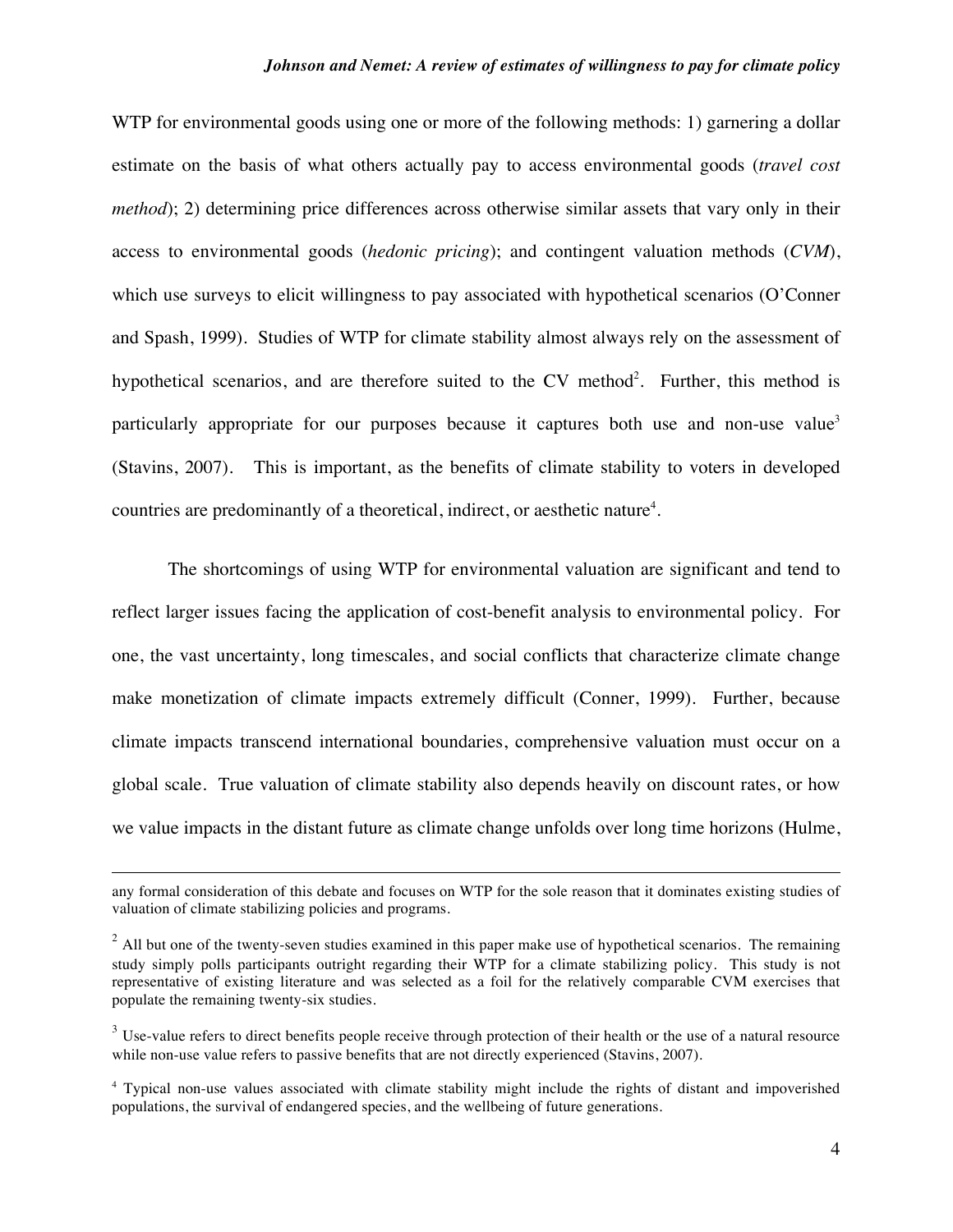2009). As a result, we should not expect accurate estimates of WTP for climate stability in anything but relatively constrained scenarios with limited geographic, social and temporal boundaries<sup>5</sup>.

#### **1.2. Possible Determinants of WTP**

This paper focuses on WTP as a means of capturing public preferences for climate strategies in relatively localized settings. Associating WTP measures with the unique characteristics of each study provides a means of comparing estimates across a number of empirical categories. Motivating the need for this form of comparison are insights from psychological and socio-cultural literature on the drivers of climate-related behaviors and attitudes. Indeed, as subsequent sections point out, many studies seek to associate attitudinal and behavioral variables with WTP measures. Identifying theoretical explanations for these variables helps establish an empirical basis for studying WTP.

Research on the social and behavioral aspects of energy use indicates that higher income and pro-environmental lifestyles are related to higher levels of WTP for energy conservation equipment (Lutzenhiser, 1993). Feedback studies on household electricity use have found a significant negative effect of environmental awareness on energy consumption (Brandon and Lewis, 1999). This effect was even greater for households with positive environmental attitudes. A comprehensive review of literature on the determinants of energy-related behaviors is beyond the scope of this analysis. These studies are helpful, however, in uncovering the empirical basis for studying WTP for climate stability across certain attitudinal and socio-economic categories.

 <sup>5</sup>  $<sup>5</sup>$  The studies examined in this paper were chosen partly on the basis of these constraints.</sup>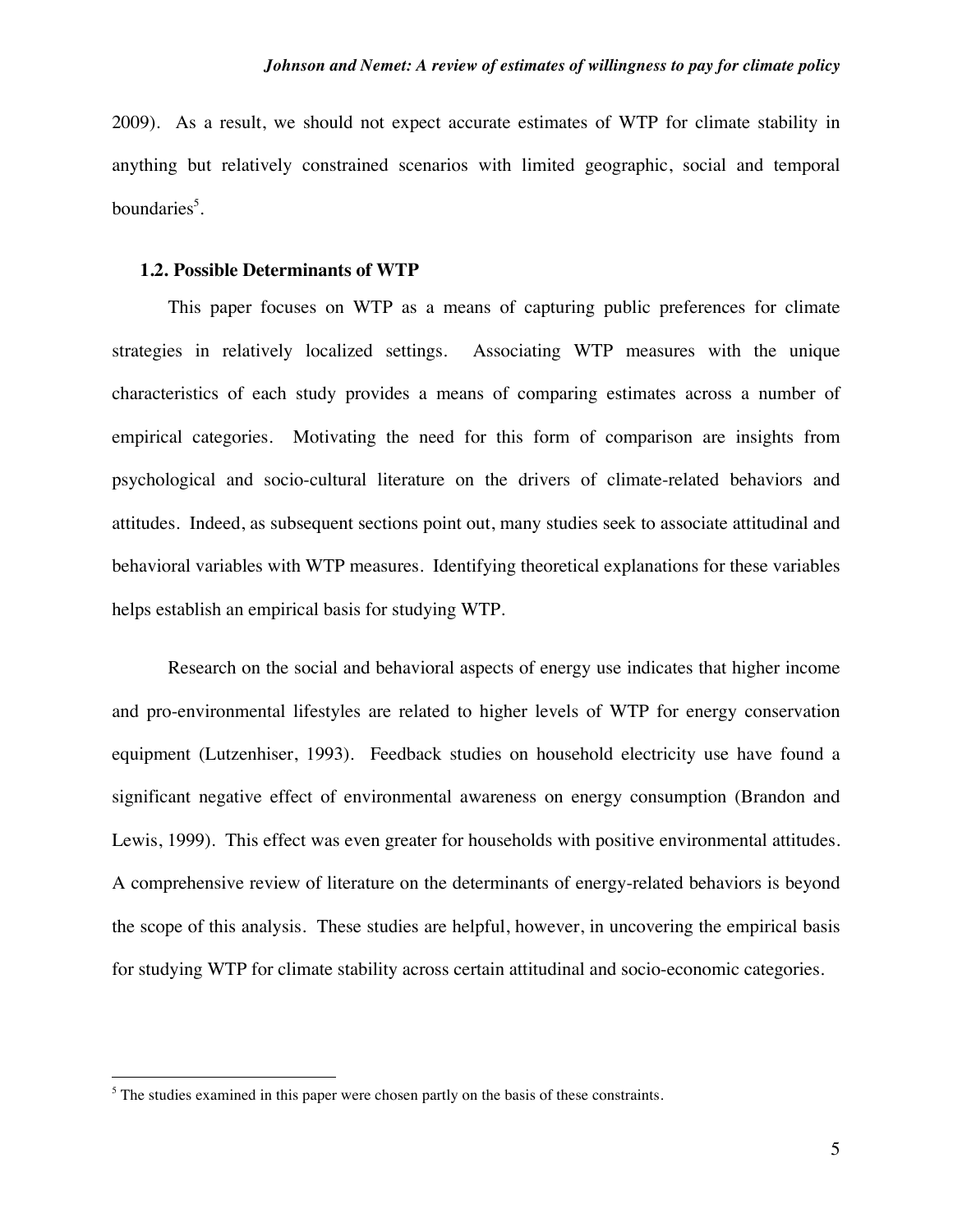Further research also highlights the importance of contextual differences in geography and local opportunities in explaining environmental behavior (Poortinga, 2004). Demographic and generational transitions have been shown to explain variance in residential energy consumption (O'Neill and Chen, 2002). Also driving household energy consumption are the varying psychological needs and dispositions associated with different generations, ethnicities, and socio-economic groups (Ai He and Greenberg, 2009). In addition, the American Psychological Association has recently identified a number of mental models that affect individuals' understanding of and reactions to climate change (APA, 2009). For instance, framing a climate stabilizing measure in terms of its impact on weather may trigger a "weather" model that conjures a sense of chaos, helplessness, and resignation with regard to the proposed good.

These insights provide a starting point for identifying probable explanations for variance in WTP estimates. The next section will explore apparent themes across a body of studies on WTP for climate stability conducted in recent years. This section will give a general sense of the types of studies, surveys, and explanatory variables used to estimate WTP in the climate policy arena. It will also identify some of the primary distinctions across studies that hinder attempts at detailed quantitative comparison.

#### **2. Climate change and values**

Existing research on the valuation of climate stability is both limited and diverse. Responses to critical questions regarding public willingness to pay for climate-protecting measures are often relegated to "sound-bytes" garnered from popular media and dialogue among climate actors<sup>6</sup>.

 <sup>6</sup> For example, see former President George W. Bush's June, 2001 White House Press Release explaining his opposition to the Kyoto Protocol, in which he stated that compliance with the mandate would "have a negative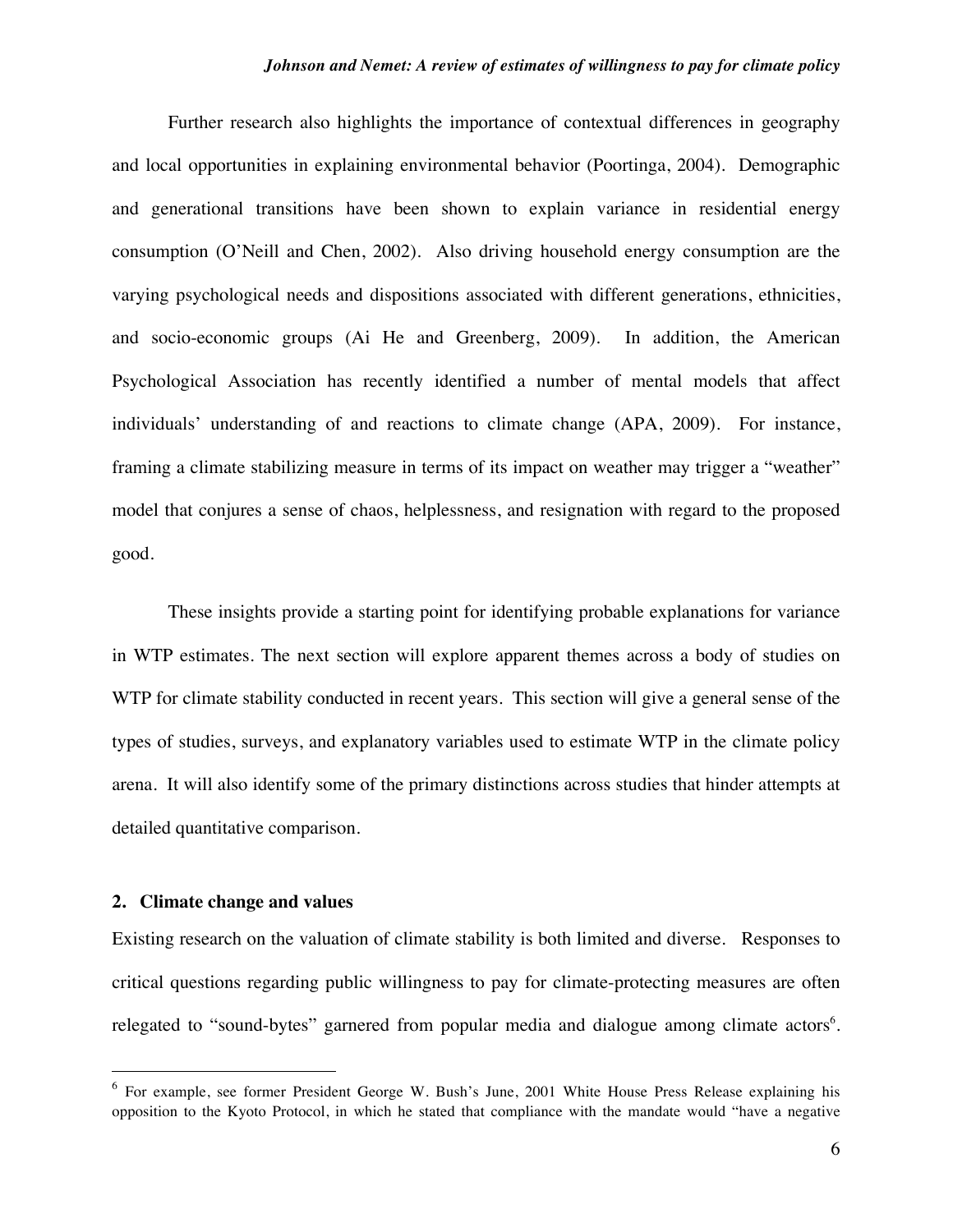Climate scientist and anthropologist Mike Hulme explains the conflict among competing measures of value for climate stability in the following way:

"We disagree about climate change because we view our responsibilities to future generations differently, because we value humans and nature in different ways, and because we have different attitudes to climate risks" (2009).

WTP estimates represent an effort to reconcile this disagreement with the need for accurate and effective emissions reduction goals in climate policy.

The great majority of studies on WTP for climate stability have been conducted within the past decade, and each of the twenty-seven surveys covered in this analysis was conducted after 1998. The nascence of WTP methods of climate valuation and recent prominence of the climate change issue over the past decade allows for some uniformity in our sample of estimates. It also precludes the possibility of extensive time-series analysis. Further hindering identification of temporal trends, researchers have only very recently begun to explore the influence of certain key explanatory variables such as uncertainty of climate outcomes (Cameron, 2005; Viscusi and Zeckhauser, 2006) and travel frequency (Brouwer et al., 2008) on WTP.

The policy objects, or environmental goods, under valuation in WTP estimates vary extensively, ranging from climate stabilizing policy in general (Cameron, 2005), green energy investments (Diaz-Rainey, 2007; Wiser, 2007; Hoyos and Longo, 2009), decreased temperature changes and food shortages through increases in gas prices (Viscusi and Zeckhauser, 2006; Solomon and Johnson, 2009), down to specific carbon sequestration mechanisms (Brouwer et al,

 $\overline{a}$ 

economic impact, with layoffs for workers and price increases for consumers…when you evaluate all these flaws, most reasonable people will understand that it's not sound public policy."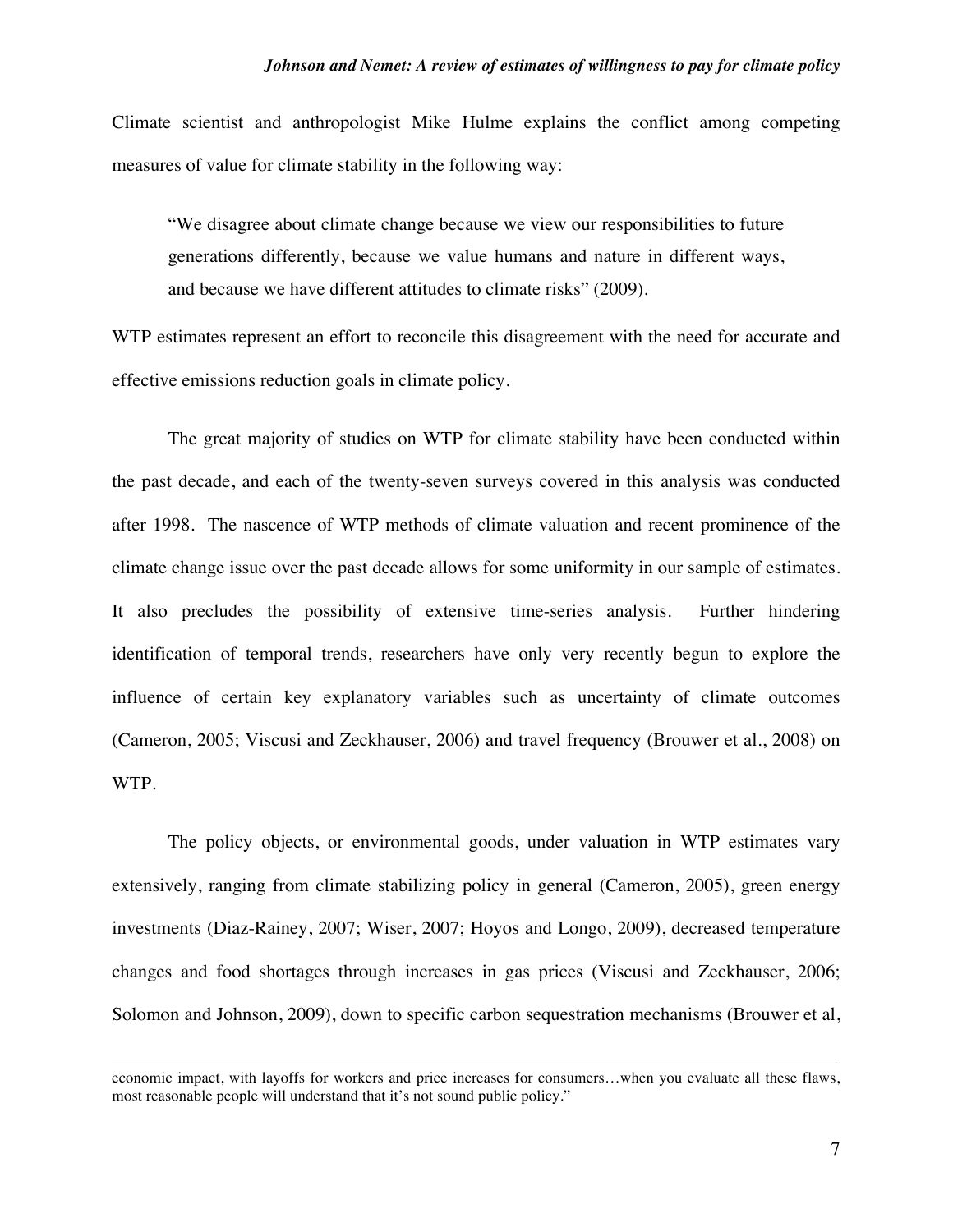2008). Common payment vehicles used to estimate WTP are taxes on income (Bohringer, 2004) and gasoline (Viscusi and Zeckhauser, 2006), increased energy prices (Berrens et al., 2004), and higher household costs generally (Akter and Bennett, 2009). The vast majority of surveys use the contingent valuation (CV) model of valuation. Other methods include an ordered probit model targeting discrete ordinal responses to valuation scenarios<sup>7</sup> (Diaz-Rainey and Ashton, 2007), and extrapolation from public opinion polls (Bohringer, 2004). Researchers employ a number of question types within the CV framework. Open-ended questions simply ask respondents to "name their price" for a particular climate stabilizing measure<sup>8</sup>. Such questions often include payment cards, listing a range of possible prices (Solomon and Johnson, 2009). More often, questions take the form of single, or multiple-bounded dichotomous choice variables that capture yes/no responses to a randomly selected WTP bid $9$ .

Significant explanatory variables in estimates of WTP for climate stability include gender (Viscusi and Zeckhauser, 2006), education (Berk and Fovell, 1999), level of perceived responsibility (Brouwer et al., 2008), temperature increases (Berk and Fovell, 1999), payment vehicle type (Wiser, 2007), awareness of climate change impacts (Nomura and Akai, 2004), respondent effort (Berrens et al., 2004), and uncertainty of climate outcomes (Akter and Bennett, 2009; Cameron, 2005). Each of these variables appears in one or more of the studies examined

 $7$  The primary difference between this model and contingent valuation is the inability of the former to produce a continuous measure of WTP. Instead, the ordered probit model measures a discrete (1-5) response to a single WTP bid question. CV studies may also employ discrete, ordinal question types, but such models generate responses to multiple bid amounts to provide continuous WTP measures (Viscusi and Zeckhauser, 2006).

<sup>&</sup>lt;sup>8</sup> Without specifying bid amounts, such surveys are particularly vulnerable to grossly inaccurate WTP estimates, in the form of "feel-good" and "protest" votes (Berk and Fovell, 1999). For these reasons none of the studies featured here employs the open-ended method.

<sup>&</sup>lt;sup>9</sup> Double-bounded dichotomous WTP questions often follow with a second bid that is higher if the respondent answered yes to the first question, and lower if he or she answered no.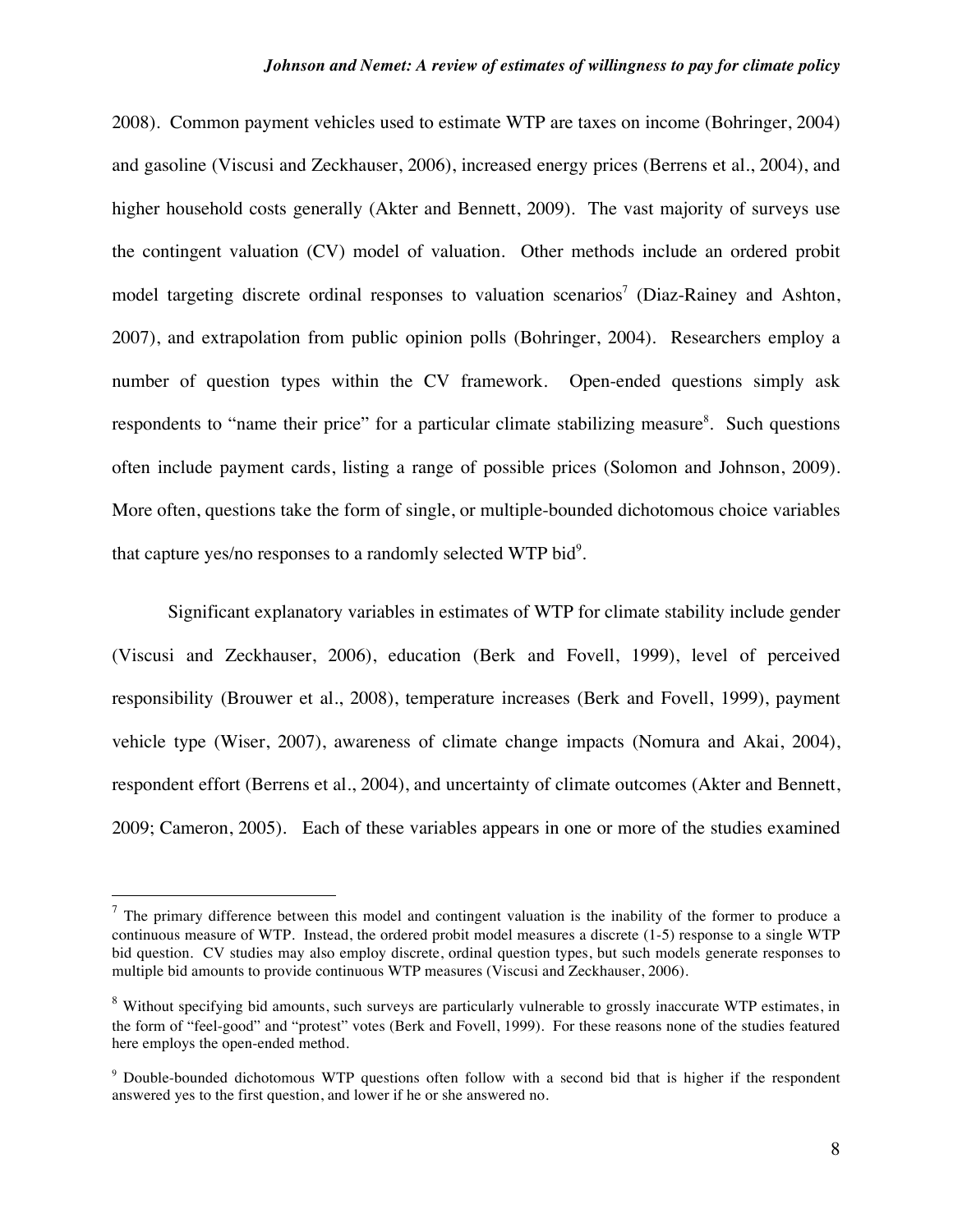in this analysis. The frequency and statistical significance of these variables will be key considerations in comparing WTP estimates across studies.

As the next section illustrates, most studies produce estimates that translate into annual household<sup>10</sup> dollar amounts<sup>11</sup>. Such estimates range from as little as \$21.77 (Wiser, 2007) to \$3623.32 per year (Cameron,  $2002$ )<sup>12</sup>. The magnitude of this range further illustrates the need for projects like this one, which seek to identify common explanatory elements across a diverse body of WTP estimates. Other important differences across existing WTP studies appear in the size and nature of the survey sample, as well as in the proximity of the survey date to focusing events that may skew estimates in certain settings. It is difficult to make meaningful comparisons among estimates of WTP between a sample of Harvard policy students (Viscusi and Zeckhauser, 2006), and another of relatively conservative and rural Mid-western voters (Solomon and Johnson, 2009). Further, it is reasonable to assume that surveys conducted shortly after climate-related focusing events will be higher (or lower) than they would under normal  $circ$  Finally, challenges in comparison arise from heterogeneity of featured summary statistics for WTP measures. Many studies offer several different measures based on

<sup>&</sup>lt;sup>10</sup> In cases where household data was not provided, individual expenditures were converted using country-specific multipliers (The Economist, 2010).

 $11$  The key exception appears to be estimates WTP unit-specific taxes on items such as gasoline (Viscusi and Zeckhauser, 2006; Petrolia et al., 2010). In these cases, annual WTP estimates are calculated on the basis of average annual consumption of the taxed item.

 $12$  All estimates are converted to 2008 U.S. dollars using online calculators for currency conversion and inflation adjustment (www.xe.com, 2010; HBrothers, 2010).

 $13$  An example appears in David Kaczan et al.'s finding of an unusually high estimate directly following the release of both Al Gore's provocative film, An Inconvenient Truth and the Stern Review on the Economics of Climate Change (forthcoming).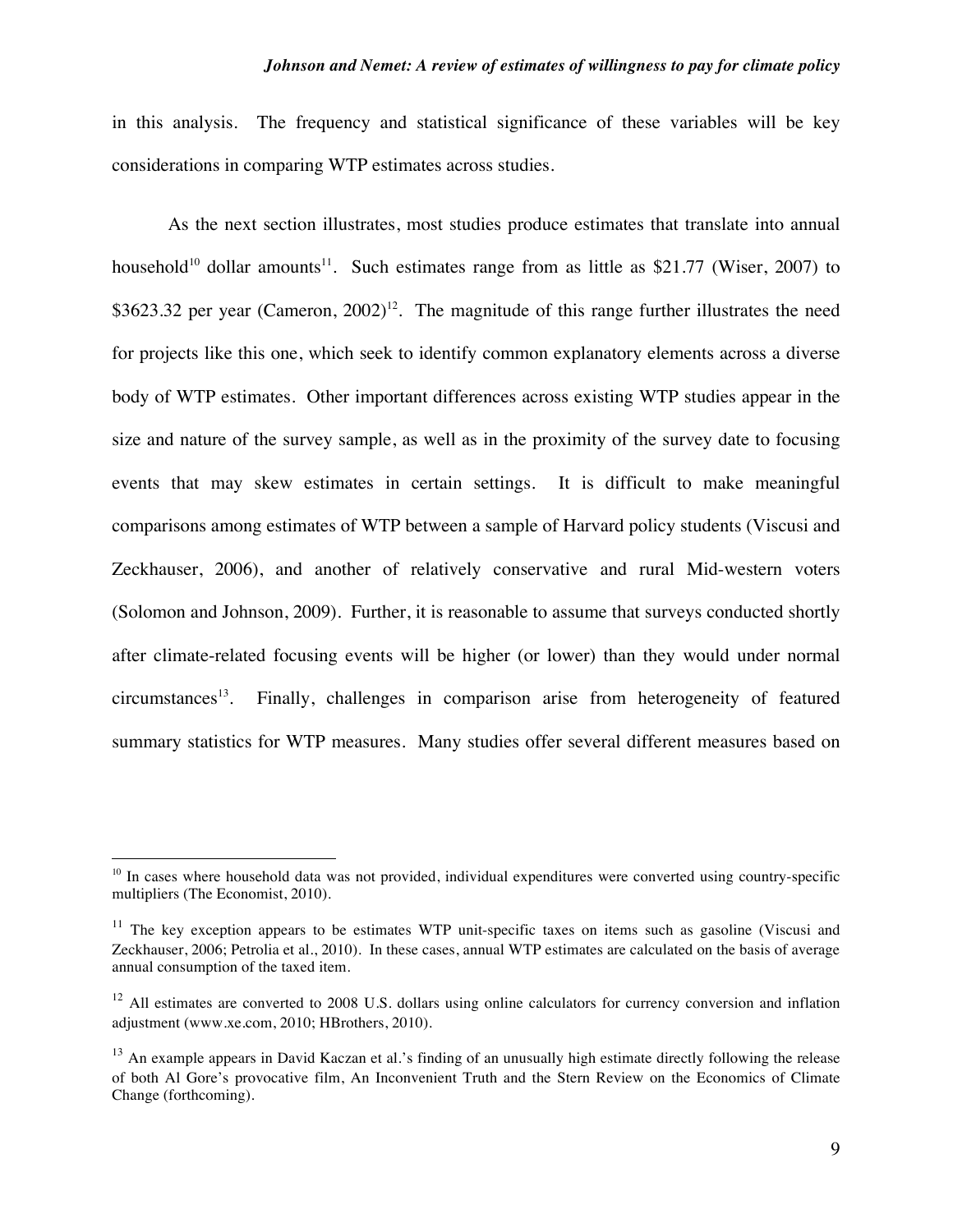different models, making it difficult to select an overall estimate<sup>14</sup>. It is also impossible to identify a single type of WTP measure across available studies. Existing estimates tend to provide means, medians, mean ranges, sample percentage accepting bid, or some combination of the above. But none of these measures appears in every study, making clear comparison difficult. Studies also vary in their proposed duration of expenditure on a policy or good. While most surveys generate average annual measures of WTP, others cap the duration of payment at a few years (Wiser, 2007) while still others fail to identify any timeframe, presenting a total onetime measure of WTP (Achtnicht,  $2009$ <sup>15</sup>.

This section has identified some of the major trends and differences across existing literature on WTP for climate stability. It has also discussed some of the difficulties these trends pose for comparison across WTP estimates. A quick glance at the variance across WTP estimates illustrates the need for comparative analysis to determine the causes of such fluctuations. The next section establishes an analytical framework for such comparison, highlighting promising explanatory elements across a group of twenty-seven recent studies.

#### **3. Existing estimates of willingness to pay for climate policy**

How can researchers and policy analysts best compare WTP studies to make meaningful inferences about climate policies? To answer this question, we must first survey the range of

<sup>&</sup>lt;sup>14</sup> See Hoyos and Longo (2009). The last section of this report recommends that where the use of multiple models generates varied estimates without apparent differences in quality, these estimates should be treated as independent observations in a meta-analysis that uses others' WTP estimates as the dependent variable.

<sup>&</sup>lt;sup>15</sup> One-time measurements of climate-focused WTP are not uncommon and are often the only logical choice, e.g. in estimating WTP for energy efficiency equipment or solar panels. Further research along the lines of this report could extrapolate annual estimates from one-time measures by amortizing the expenditure over the individual's lifespan.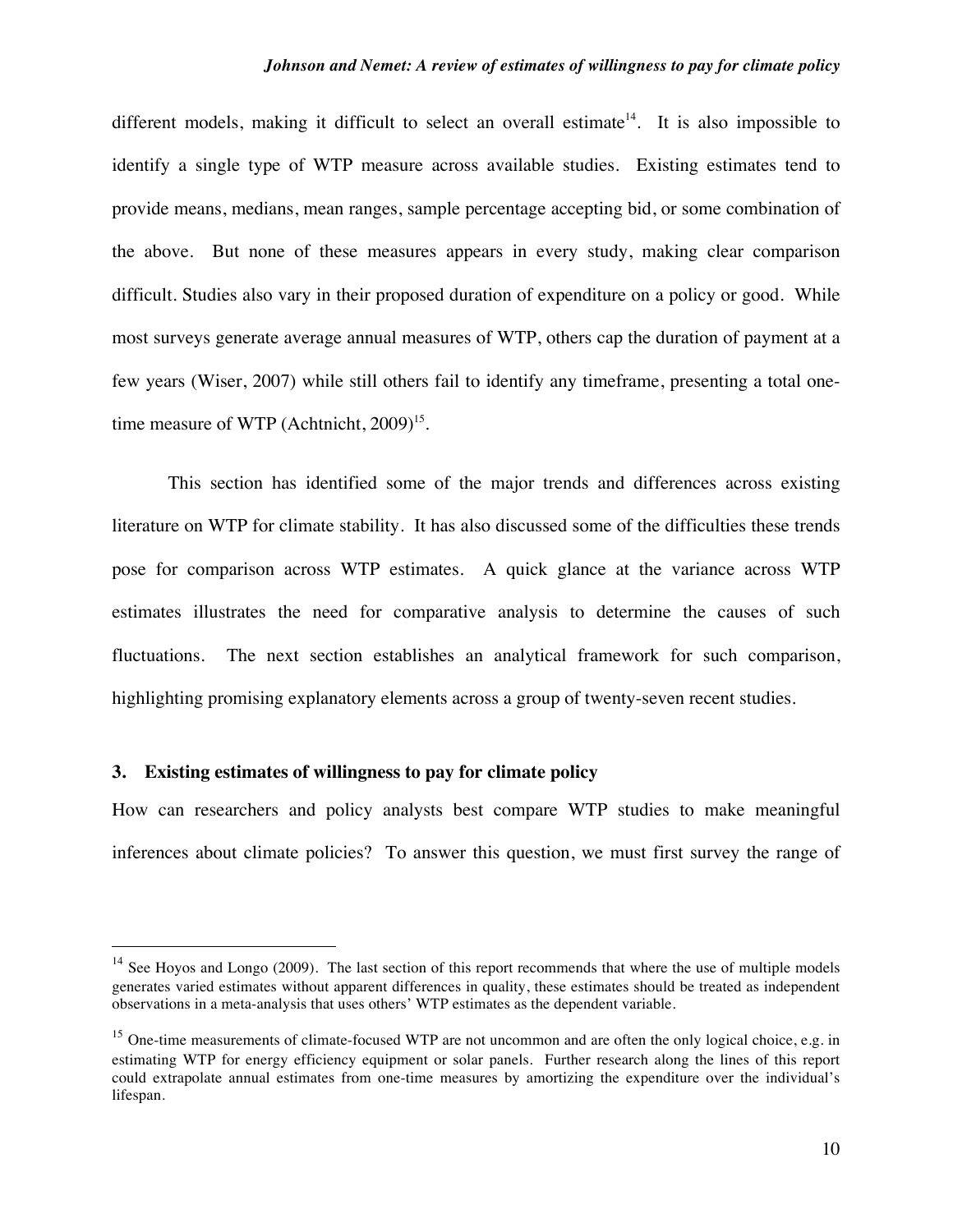estimates in existing literature and identify key differences in the methods by which researchers have obtained them.

#### **3.1. WTP results from previous work**

Section 2 mentioned the vast intervals that appear in extant studies of WTP for climate stability. Figure 1 displays this range across twenty-seven key studies. Figure 2 removes outliers on the high end, revealing that the majority of estimates fall between \$50 and \$300 annually<sup>16</sup>. Table 1 shows the summary statistics for the 27 studies with outliers removed. The mean value was \$167 with a range of \$22-\$437.

|  | <b>Table 1 Summary of WTP estimates</b> |  |  |
|--|-----------------------------------------|--|--|
|--|-----------------------------------------|--|--|

|                             | Mean | Median | Minimum | Maximum |
|-----------------------------|------|--------|---------|---------|
| \$2008/household/year \$167 |      | \$135  | \$22    | \$437   |

 $16$  As mentioned in section 2, presenting variance in average WTP across studies is difficult given the heterogeneity of statistics and payment vehicles presented in the literature. This resulted in the crude juxtaposition of medians, means, and derived averages that the author calculated on the basis of average levels of expenditure and consumption.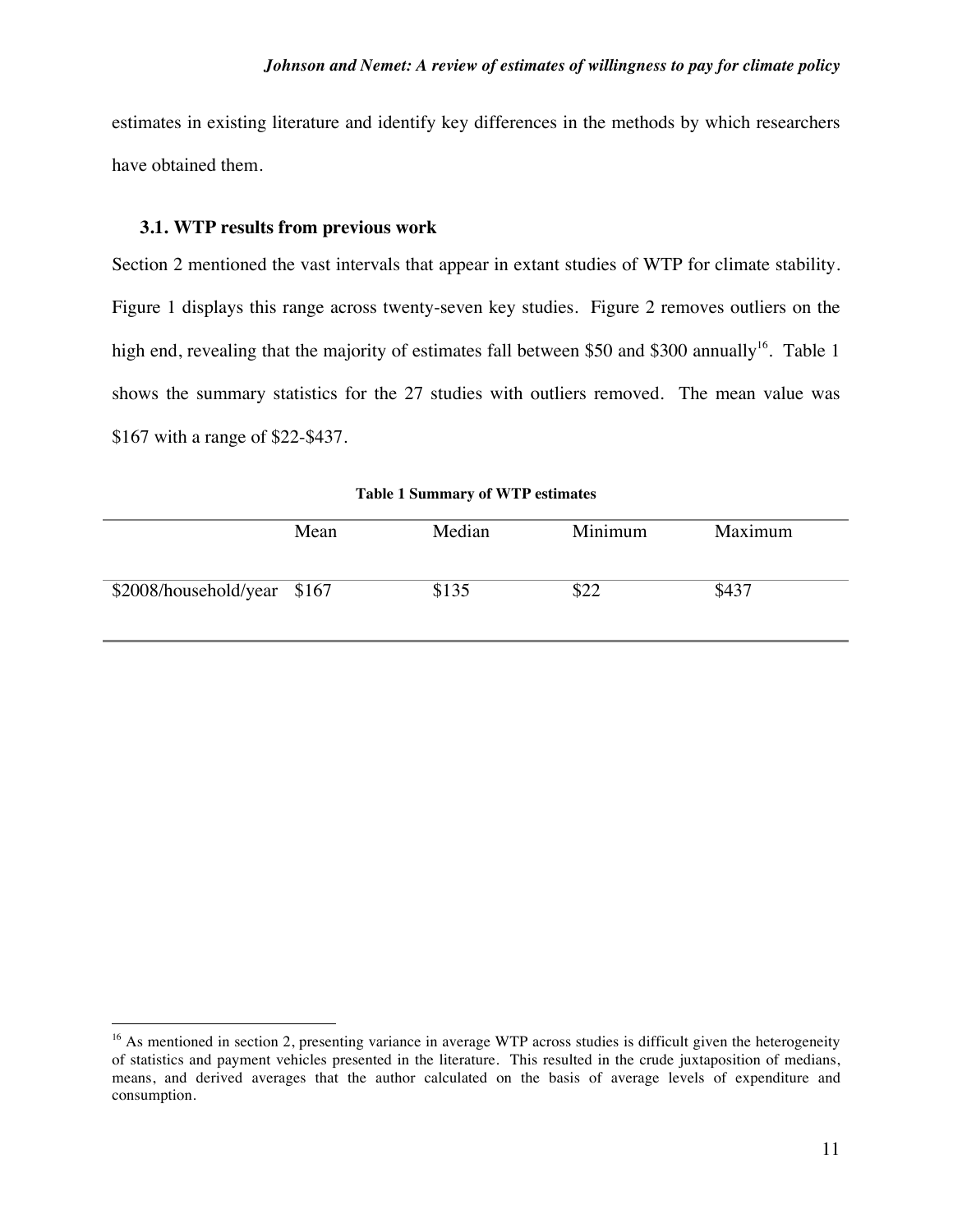

**Figure 1 Average household WTP (\$2008)**





This section considers these issues through an examination of twenty-seven recent WTP studies selected on the basis of certain criteria for meeting the objectives of this paper: 1) Direct *relevance* to climate or energy policy geared toward climate stability; 2) *reliability* as captured by sufficient peer-review, publication, and repeated citation across studies; 3) prospective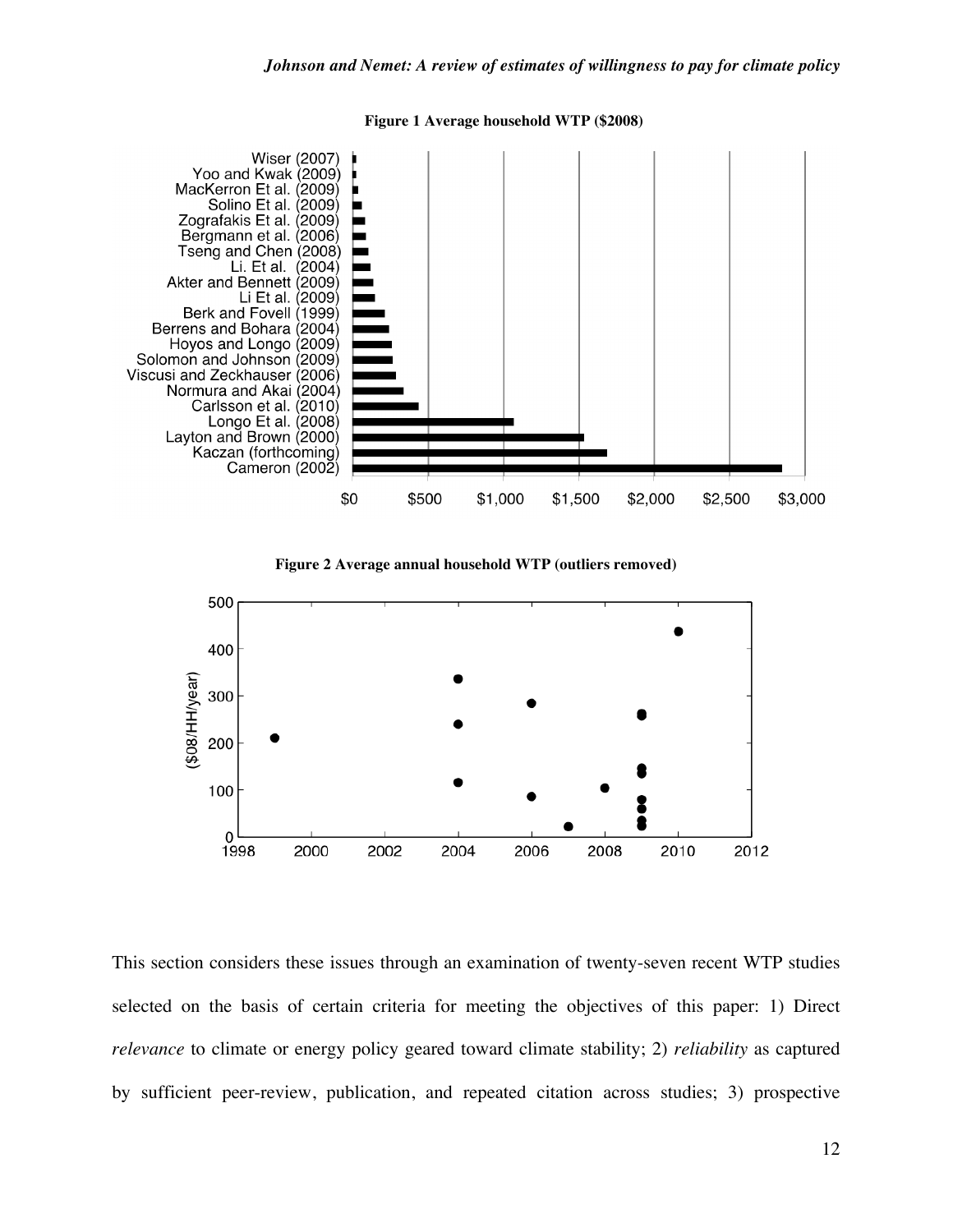*comparability* as evidenced by relative overlap of at least some explanatory variables; and 4) sufficient *breadth* of survey features and conditions to provide for effective differentiation.

Figure 3 offers a snapshot of the studies featured in this analysis. The panel on left illustrates the dominance of the CVM survey method while the right panel shows the breadth of survey format types appearing in recent studies. D.O.P refers to discrete ordinal preference. C.E. refers to choice experiment.



**Figure 3 Valuation method (left) and survey format (right)**

When we consider the physical complexity of climate change the countless proposals for dealing with its impacts, "climate stability" becomes a rather amorphous term. Under certain broad conceptions, we may consider any effort or policy that ultimately reduces pressure on atmospheric greenhouse gas concentrations a "climate-stabilizing measure." Taken to extremes, an overly broad approach might include estimates of WTP for economic or transportation policies designed for specifically non-climate purposes, but which nonetheless result in "climate stabilization<sup>17</sup>." A more ambiguous example is the case of certain energy policy studies. This

 $17$  Examples might include trade policies that reduce the distance traveled to deliver exports or vehicle emission mandates to lower toxic emissions that happen to result in CO2 emission reductions.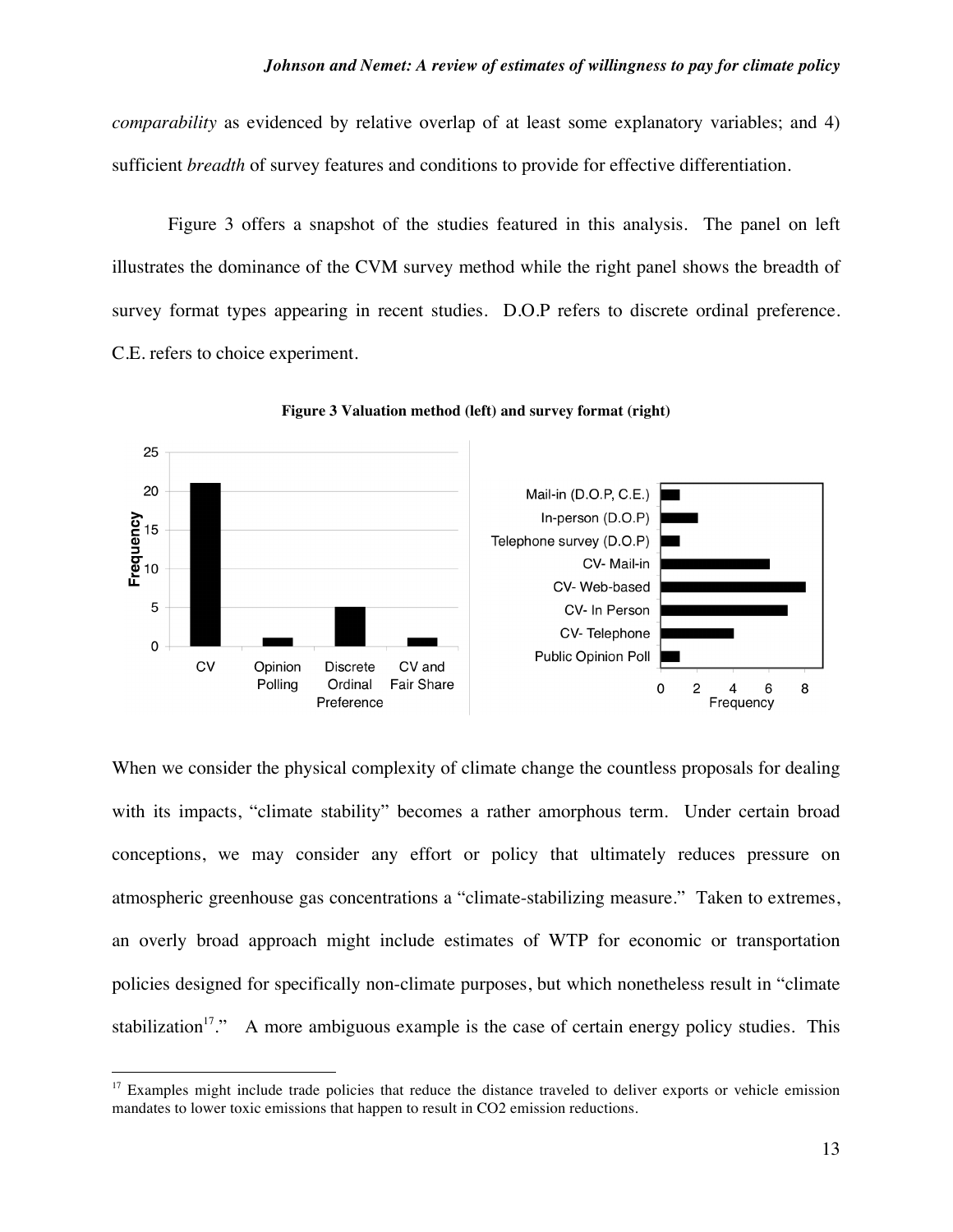analysis specifically excludes studies of WTP for renewable energy increases if those increases were proposed as primary solutions to energy security issues. Instead, it only includes studies in which the policy change or strategy is directly related to climate stabilization, *e.g.* renewable energy for the sake of decreased carbon intensity<sup>18</sup>.

This report also selected studies that tended toward a common analytical purpose of uncovering the psychological and socio-cultural determinants of WTP for climate stability. Thus there is considerable overlap among explanatory variables and their underlying theoretical objectives across studies. Table 2 lists common explanatory variables of interest that appeared in several of the twenty-seven studies. A complete list of studies featured in this report, along with their dates, payment vehicles, proposed policies/goods, and key explanatory variables is included in Table 3 in the Appendix. These variables, along with the analytical differences conveyed in Figure 3 above, form the beginnings of a framework in which to compare measures of WTP for climate stability.

 $18$  A similar analysis to this one that studies estimates of WTP for strategies with indirect climate benefits is warranted and would undoubtedly be useful to analysts and climate policy designers. These studies are not directly relevant, however, in an analysis of WTP *for* climate stability.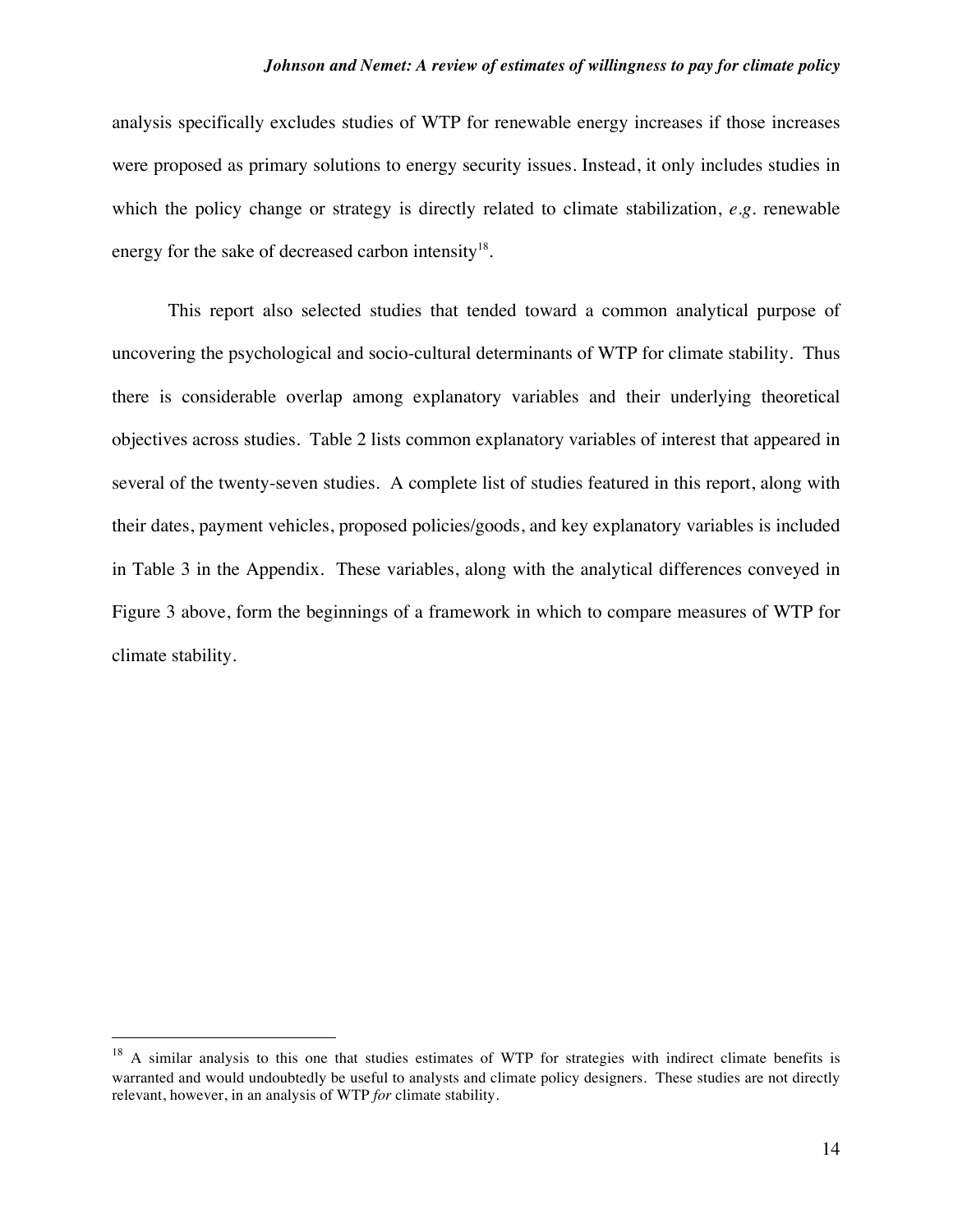| Variable                                                 | Number of Studies |
|----------------------------------------------------------|-------------------|
| <b>Environmental Engagement</b>                          | 18                |
| <b>Environmental Attitudes/Beliefs</b>                   | 17                |
| Education level                                          | 16                |
| Perceived Efficacy of Policy/Strategy                    | 10                |
| <b>Political Views</b>                                   | 10                |
| Level of Certainty on Climate Change and Policy Outcomes | 8                 |
| <b>Expected Future Temperature/Precipitation Levels</b>  | 5                 |
| Perceptions of Others' Efforts                           | 3                 |

| Table 2 Common explanatory variables across 27 WTP studies |  |  |
|------------------------------------------------------------|--|--|
|------------------------------------------------------------|--|--|

Also important to our comparative framework are basic differences in demographic, geographic, and temporal dimensions. The following section on anomalies among WTP studies will zero in on key temporal conditions, such as proximity to major public relations and weather events, which threaten the reliability of estimates. Age and other demographic variables play a key role in distinguishing the character of survey samples across studies. The samples used in these studies range from student populations (Cameron, 2002; Viscusi and Zeckhauser, 2006), to older populations with conservative (Solomon and Johnson, 2009) or "yuppie" (Berk and Fovell, 1999) characteristics. Several studies feature samples that are generally representative of national populations (Bohringer, 2004; Wiser, 2007). Such stark differences in samples hinder application of the WTP estimates they produce. Fortunately, they also help establish a basis for comparative examination to determine sources of variance in WTP.

Further strengthening the comparative framework are geographic differences in the samples used, as well as in the scope of the CV scenario depicted. Thirteen of twenty-seven studies were conducted in the United States with scope of the proposed policies varying from the national (Li et al., 2004) to the coastal (Berk and Fovell, 1999), state (Solomon and Johnson, 1999), and local levels (Viscusi and Zeckhauser, 2006). The other studies reflect WTP in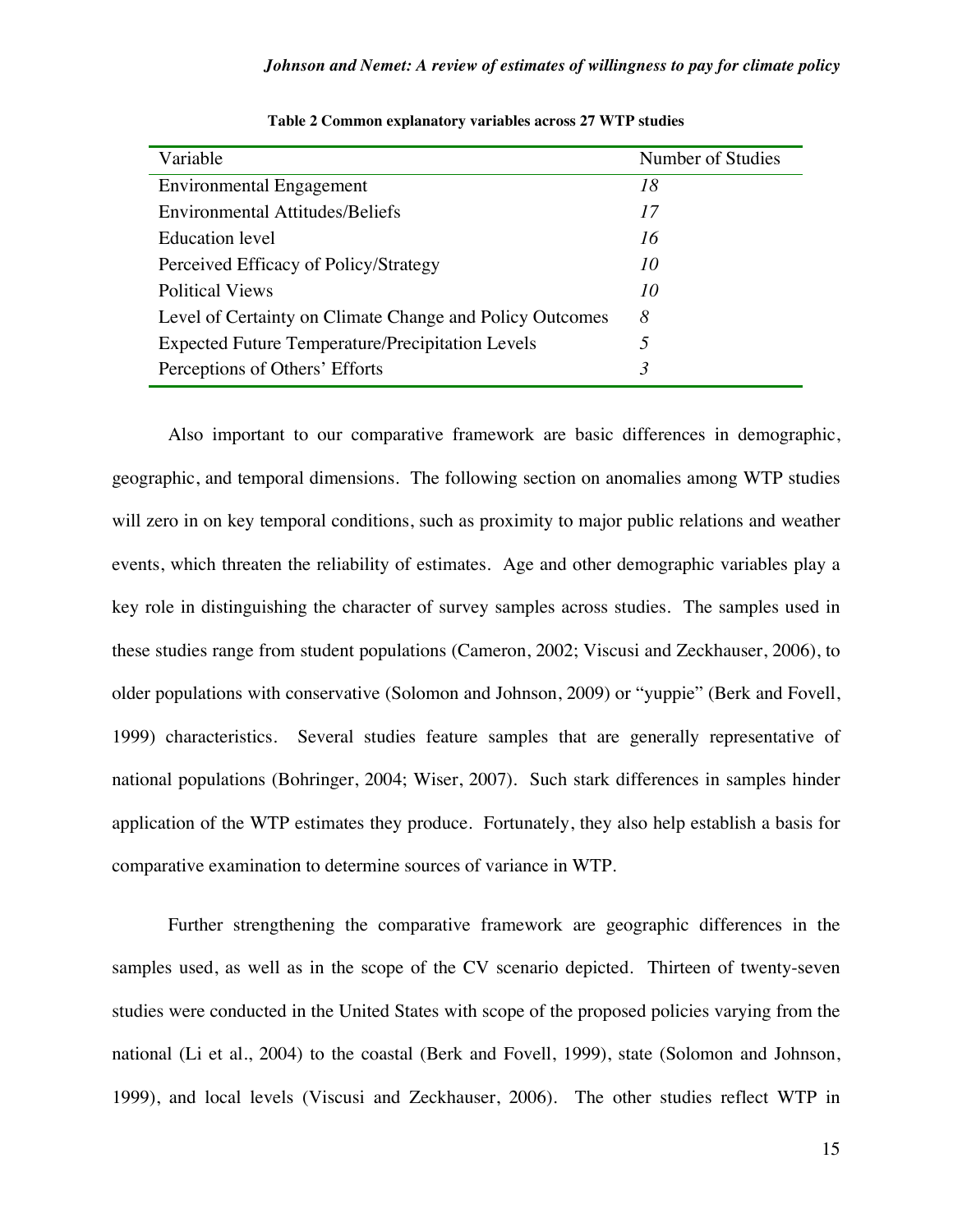various European and Asian countries<sup>19</sup>. Carlsson et al. simultaneously conducted the same survey on three continents to identify substantial differences in WTP for CO2 reductions among American, Asian, and European residents (2010). Thus geographic differences in survey samples and variance in the scope of proposed climate policies (e.g. local, national, global) provide useful metrics for explaining variance in WTP across studies.

While the overlap of certain explanatory variables reveals promising common ground for comparison, the details of the survey questions will ultimately shape deeper analysis of WTP across studies. As discussed later, we may be able to measure the effects of the mere existence of certain types of variables on WTP across an aggregated sample of studies. However, categories such as environmental attitudes, uncertainty, and even political beliefs do not produce homogeneous measurements such as those found in age or income variables. We cannot, for example, pool measurements of the effect of cultural identity in BAC Spain (Hoyos and Longo, 2009) with levels of membership in Midwest American conservative organizations (Solomon and Johnson, 2009). In addition, many studies employ several models that produce different, but equally interesting WTP estimates (Berrens et al., 2004; Solomon and Johnson, 2009). It is often difficult and seemingly arbitrary to favor certain estimates over others when establishing an overall measure of WTP for each study. Finally, how should researchers treat WTP studies that simply do not offer specific monetary estimates? Certain credible studies measure the effects of various parameters on dichotomous choice or discrete ordinal preference responses to the question, "would you be willing to pay more for X?" (Bohringer, 2004; Diaz-Rainey, 2007). Section five of this paper will offer suggestions for disentangling some of these issues. For now,

<sup>&</sup>lt;sup>19</sup> See Appendix.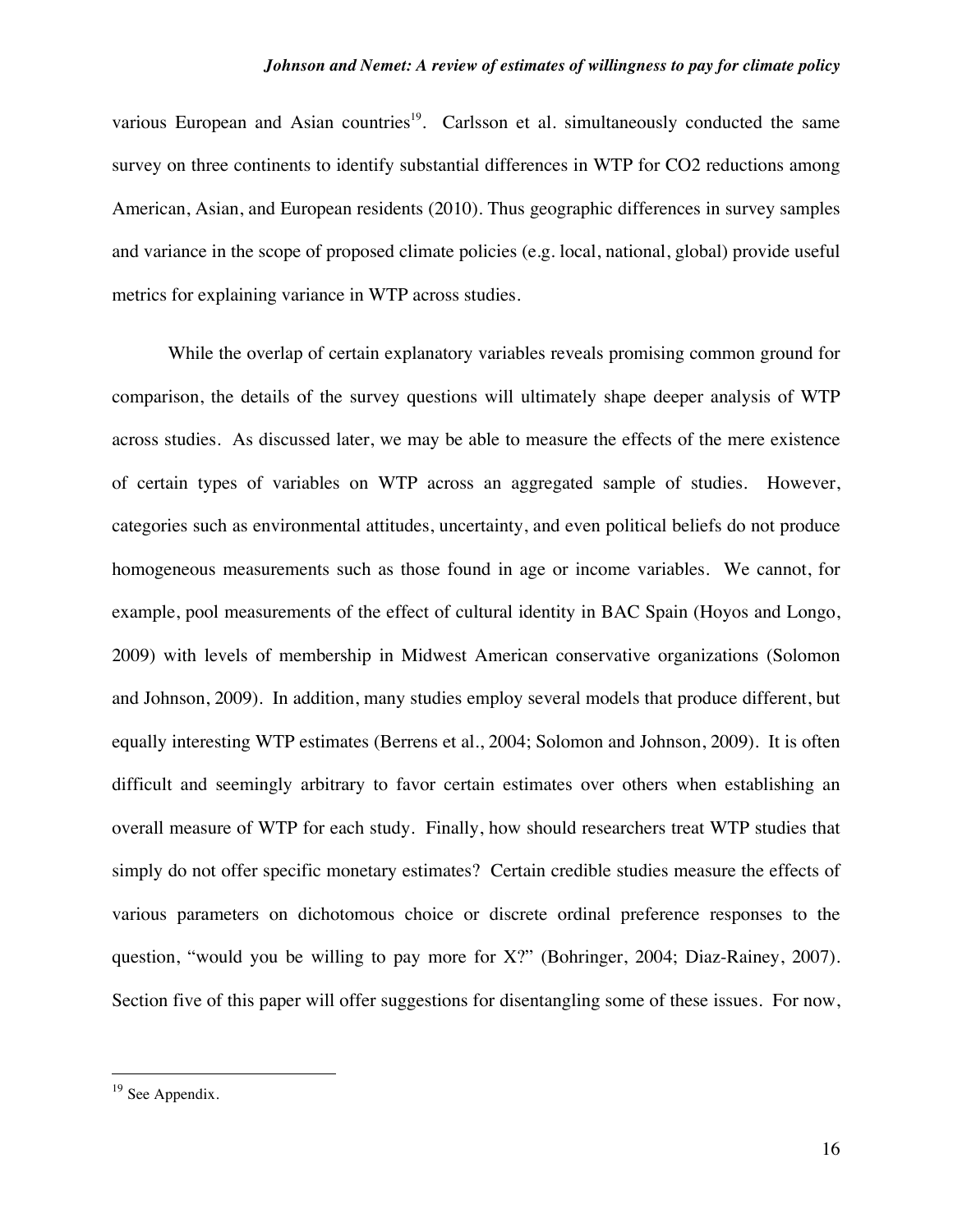it is sufficient to acknowledge the limitations facing more a more detailed framework for comparing WTP estimates.

#### **3.2. Outliers in WTP studies**

As previous sections document, the existing body literature is far from establishing a meaningful and coherent range of climate-focused WTP estimates. While the majority of estimates covered here fall within \$100-\$300 annually, conspicuous outliers persist on both the high (Cameron, 2002; Kaczan, forthcoming) and low (Wiser, 2007; Yoo and Kwak, 2009) ends of the distribution. It is important for our comparative framework to uncover possible empirical explanations for these departures from more moderate estimates. Such outliers may provide key insights into the underlying determinants of WTP across studies.

High-end estimates differ from the remaining studies in important ways. David Kaczan conducted his surveys in close proximity to two provocative climate media events: the release of Al Gore's *An Inconvenient Truth* and the publication of the *Stern Review of the Economics of Climate Change* (Kaczan, forthcoming). Further, Kaczan admits that the average income of his sample was significantly higher than the Australian national mean. Finally, Kaczan compares his methodology to Berrens et al.'s 2004 study, which produced similarly high estimates<sup>20</sup> (between \$1290 and \$1760 annually) until the important removal of uncertain respondents from the latter's sample. Each of these factors undoubtedly played a role in producing such an unusually high estimate of average annual WTP.

 $20$  After recoding responses to include only those who were relatively certain of their WTP, Berrens et al. produced the much more conservative estimate displayed in Figure 1 and Figure 2 above (Berrens et al., 2004). An important motivation behind this tactic was the inherently uncertain nature of the policy good featured in Berrens: U.S. ratification of the Kyoto Protocol.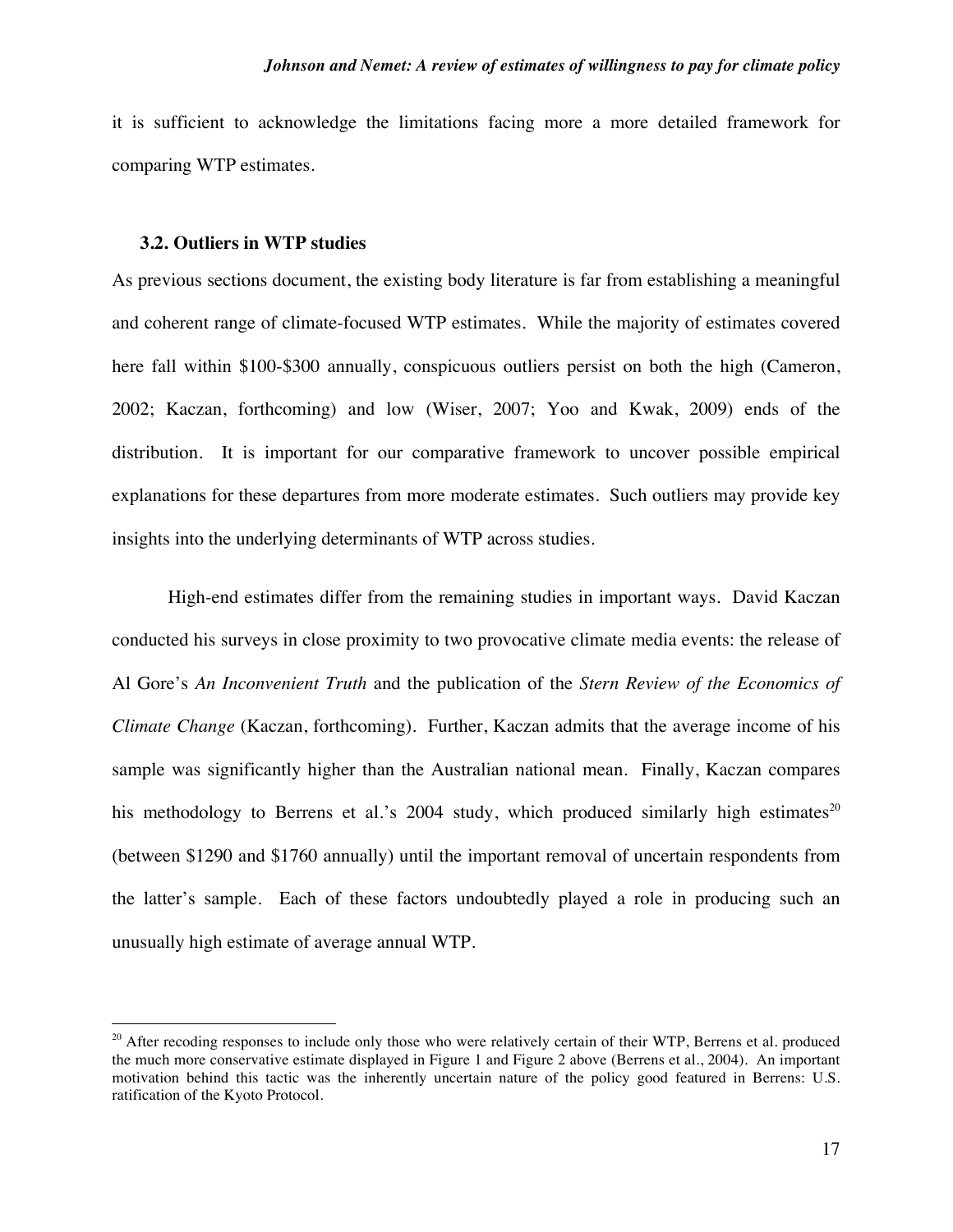Perhaps the most obvious explanation for Cameron's (2002) exceptionally high estimate of over \$2800 per year is the unique character of his sample. Far from representative, the subjects of this survey consisted of a small convenience sample of undergraduate economics students with a mean age around 19 and whose expected incomes greatly exceeded national averages. While Cameron did not design his study to be representative, such grave departure from the general population presents enormous difficulty in comparing his results to those of other studies.

On the opposite end of the distribution, both Wiser (2007), and Yoo and Kwak (2009) produced exceptionally low estimates of around \$20 per year. In the former case, the nature of the good and payment vehicle (voluntary versus government-mandated renewable energy premiums) allowed only a narrow range of WTP bids to begin with $^{21}$ . This result speaks to the difficulty of comparing WTP estimates across a diverse range of policy tools and goods designed to promote climate stability. The low result in Yoo and Kwak (2009) is likely due in large part to the extremely uneducated nature of the sample. Only 19.5% had any understanding of the good in question (renewable energy) and only 7% were aware of the Korean government's policy to increase use of that good. Researchers will need to somehow control for such distortions in the pool of samples in order to make valid inferences across existing WTP studies. Accurate comparison will also require appropriate categorization of estimates according to the type of policy (e.g. local renewable energy premiums versus passage of national emissions targets) under valuation.

<sup>&</sup>lt;sup>21</sup> Bid amounts were \$.50, \$3, and \$8 per month, providing for a narrow and modest annual WTP range of \$6 - \$96 (Wiser, 2007).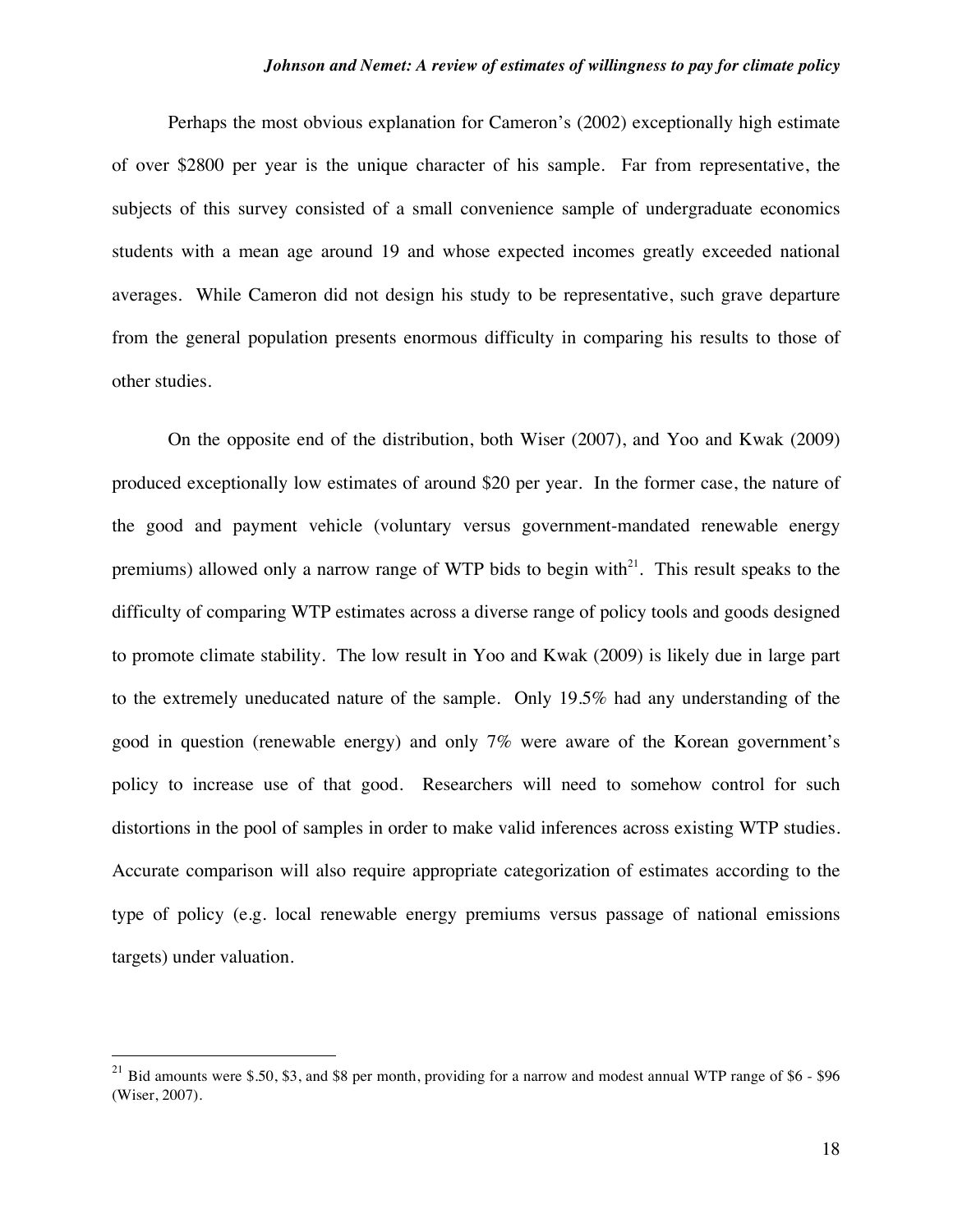#### **4. Identifying the determinants of WTP**

We have so far analyzed key differences and identified promising similarities across a substantial share of existing climate-based WTP estimates, creating a framework for more sophisticated comparison. This final section offers some specific suggestions for using this information to develop a meta-analysis. Such an analysis would combine the results of existing WTP studies to produce more powerful estimates than what is possible under a single set of conditions. These suggestions will stop short of providing actual regression models<sup>22</sup>, focusing instead on the following two issues: controlling for relevant study characteristics and selection of appropriate dependent variables. The previous sections have gone a long way in responding to the first issue, but some additional suggestions are helpful in light of further analysis of the twenty-seven studies. The second issue is much thornier given the lack of uniformity among popular measurements of climate-based WTP. The section concludes with some general remarks about the difficulty of climate change valuation and its implications for this sort of analysis.

Table 2 above gave a general sense of the overlap among explanatory variables in existing WTP studies. Table 4 in the Appendix adds some detail to the discussion of promising independent variables in a meta-analysis of climate-based WTP estimates. As the table illustrates, certain variables such as age, gender, income, and political views appear in nearly all of the studies. These variables are key starting points for characterizing observations in a metaanalysis. Other types of variables and their underlying empirical conditions vary across studies. For instance, several studies measure the effects of uncertainty and perceived fairness on WTP. Meta-analysis could measure the combined effects of these variables for those studies that

 $22$  Though this would certainly be possible through application of a more sophisticated quantitative background than that which this author can provide. Applying more detailed statistical knowledge to this report's findings could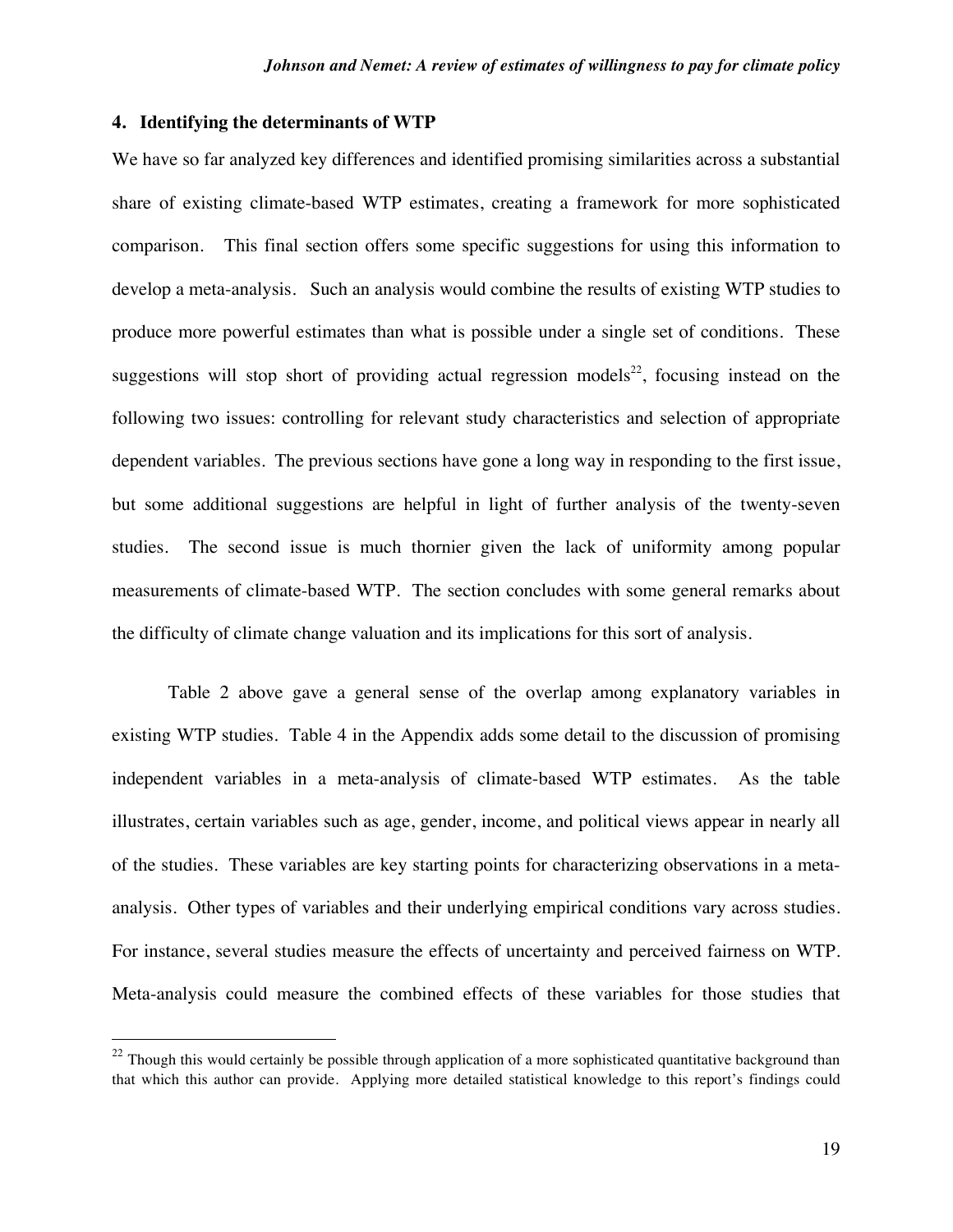include them. Alternatively, researchers could code observations in a meta-study based on the existence of these and other explanatory elements or conditions. In this way, certain explanatory conditions, such as political conservatism or environmental engagement, become predictors of variance in the overall pool of WTP estimates.

Determining which explanatory variables to include in a climate-based WTP metaanalysis is a daunting project in and of itself. The tables and observations in this report provide some promising avenues for initial exploration. For instance, a glance at these twenty-seven studies reveals the apparent sensitivity of WTP estimates to survey sample characteristics such as age, nationality, and education level (Cameron, 2002; Yoo and Kwak, 2009; Carlsson et al., 2010). A more obvious means of selecting explanatory elements is to identify common and statistically significant variables among existing studies. The twenty-seven estimates featured here reveal some such variables and Table 4 lists them according the studies in which they were found to be significant<sup>23</sup>.

We have seen that determining a uniform measure of average annual WTP can be extremely difficult. Studies present different information on mean and median WTP, as well as duration of expenditure on the proposed good. With this in mind, it is prudent to consider alternative options for dependent variables in a meta-analysis of variation in existing WTP estimates. Commonalities among the twenty-seven studies featured in this report reveal good

 $\overline{a}$ 

produce valuable suggestions for promising regression models. Such models should be a prominent focus of any further work on this topic.

 $23$  The table lists all variables that were statistically significant at 10% or lower in at least one model. The list is not exhaustive by any means. These twenty-seven studies offer dozens of potential explanatory variables that this report does not cover due to limitations on space and project scope. See the notes in the Appendix for more detail about these variables.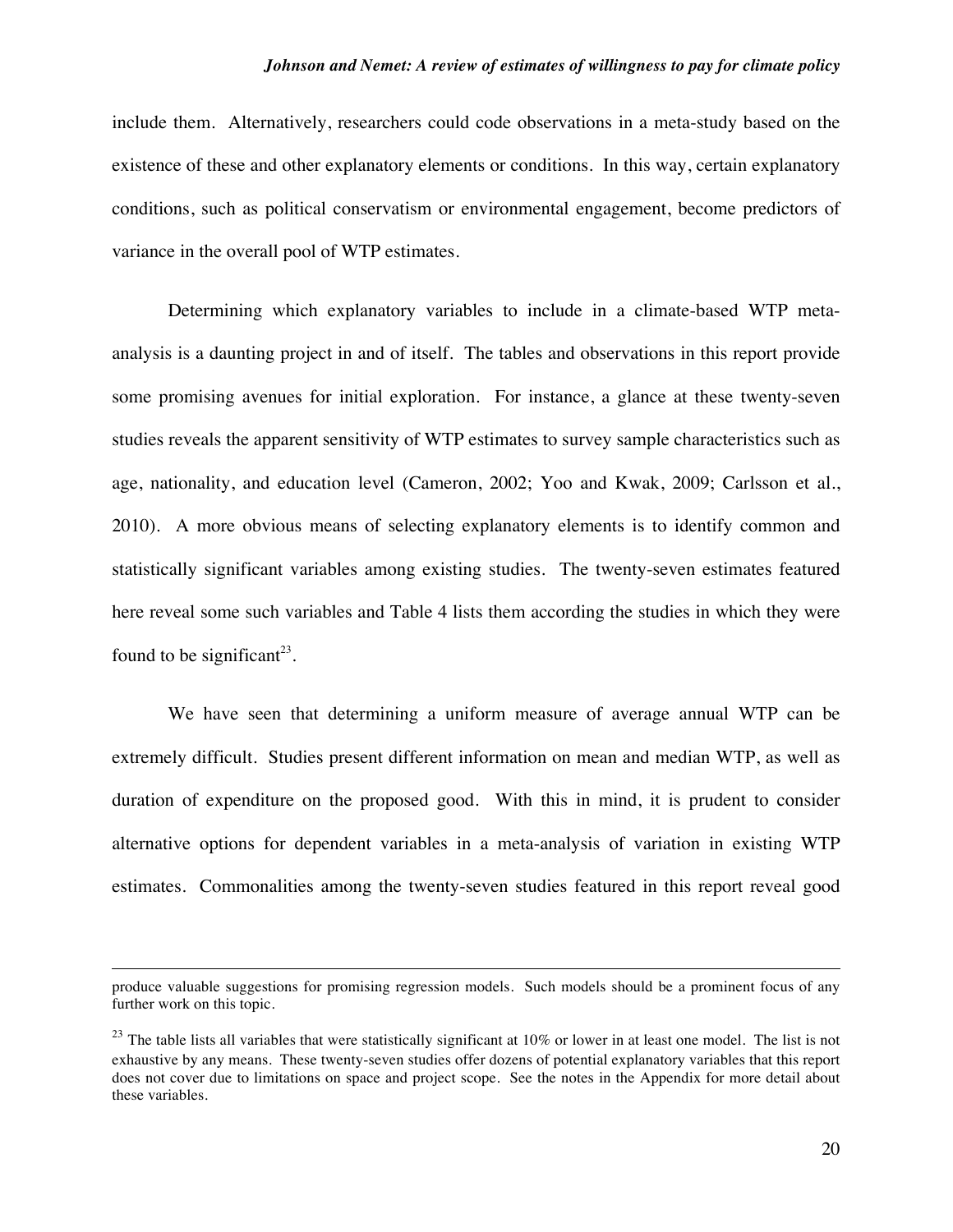candidates for dependent variables in both the range of WTP estimates (Figure 4) and the percentage of the sample who accept their proposed bid (Figure 5).





**Figure 5 Percent of sample who accept some WTP bid**



By using ranges of WTP estimates, researchers have the option of measuring variation in lower and upper bounds independently. Alternatively, they could measure variation in the range of estimates within studies. This is particularly useful for studies that produce multiple estimates of seemingly equal quality from different models (Berrens et al., 2004; Solomon and Johnson,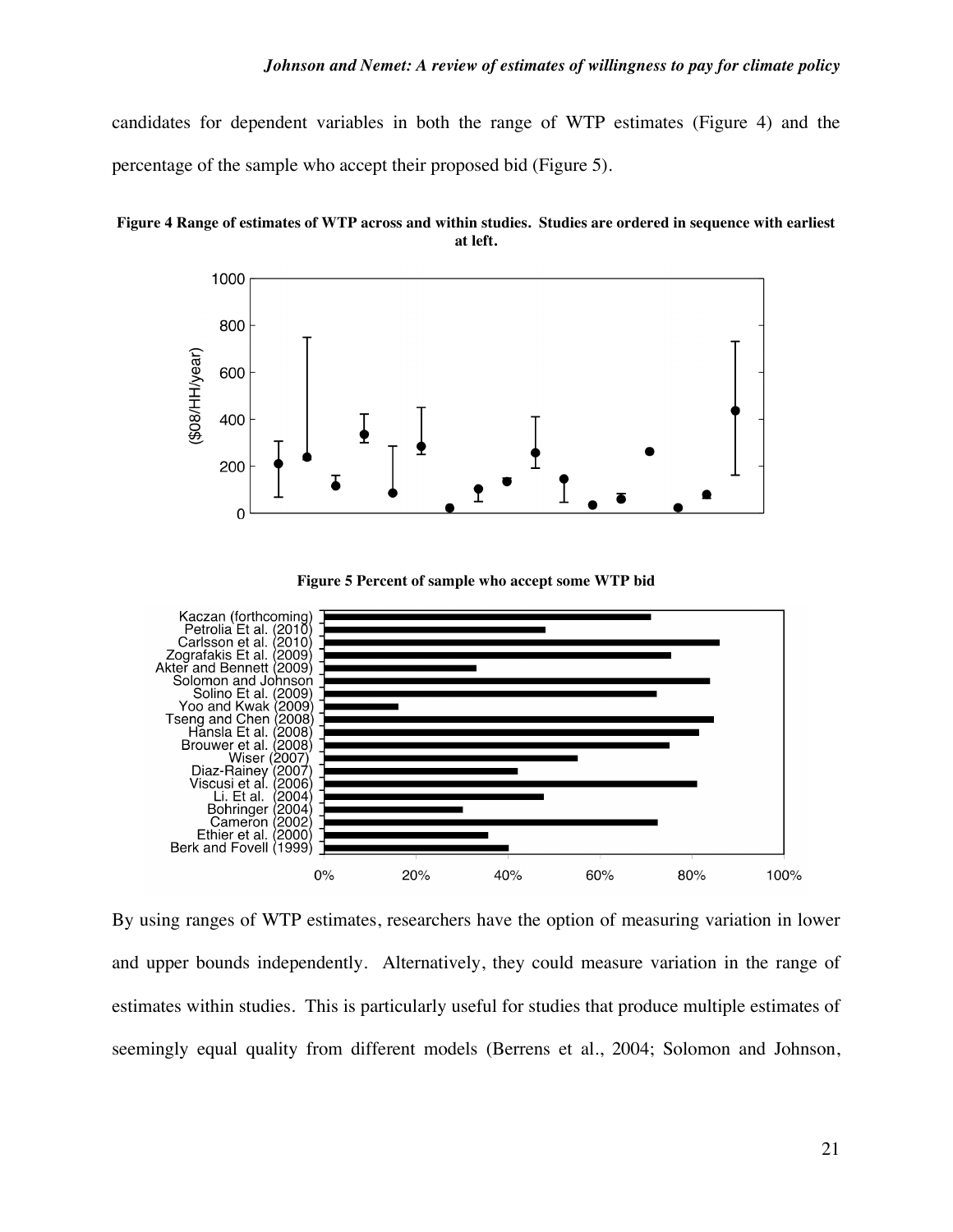2009). Another way to handle the problem of multiple models is to count each model's WTP estimate as its own distinct observation, yielding multiple observations per study.

Defining the dependent variable as a percentage is one way to deal with studies that do not present monetary estimates (Bohringer, 2004; Diaz-Rainey, 2007). In these cases, metaanalysis would simply estimate variation in the percentage of positive responses to dichotomous or discrete ordinal choice questions. In the latter case it may also be helpful to present the dependent variable as an average ordinal measure on various scales of agreement or certainty regarding WTP questions.

#### **5. Conclusion**

This analysis has provided a survey of existing estimates of WTP for climate stability and established a basis for comparing them across relevant empirical categories. Behavioral, psychological, and socio-cultural variables are critical to understanding fluctuations in WTP. Existing studies have begun to explore the nature and effects of these variables by measuring the relationships between WTP and numerous attitudes, behaviors, beliefs, and cultural values. These effects and their underlying causes are difficult to determine and even more difficult to combine across studies. Nonetheless, it is imperative that researchers include them in future WTP analysis for climate stability—a good that is notoriously undervalued in market-based analyses.

Climate change affects numerous sources of human welfare for which there are no markets, including ecological diversity, aesthetic beauty, social justice, and multiple sources of natural capital (Hulme, 2009). Second, the slow and long-term nature of climate change impacts requires effective valuation mechanisms to incorporate beliefs and attitudes about the future.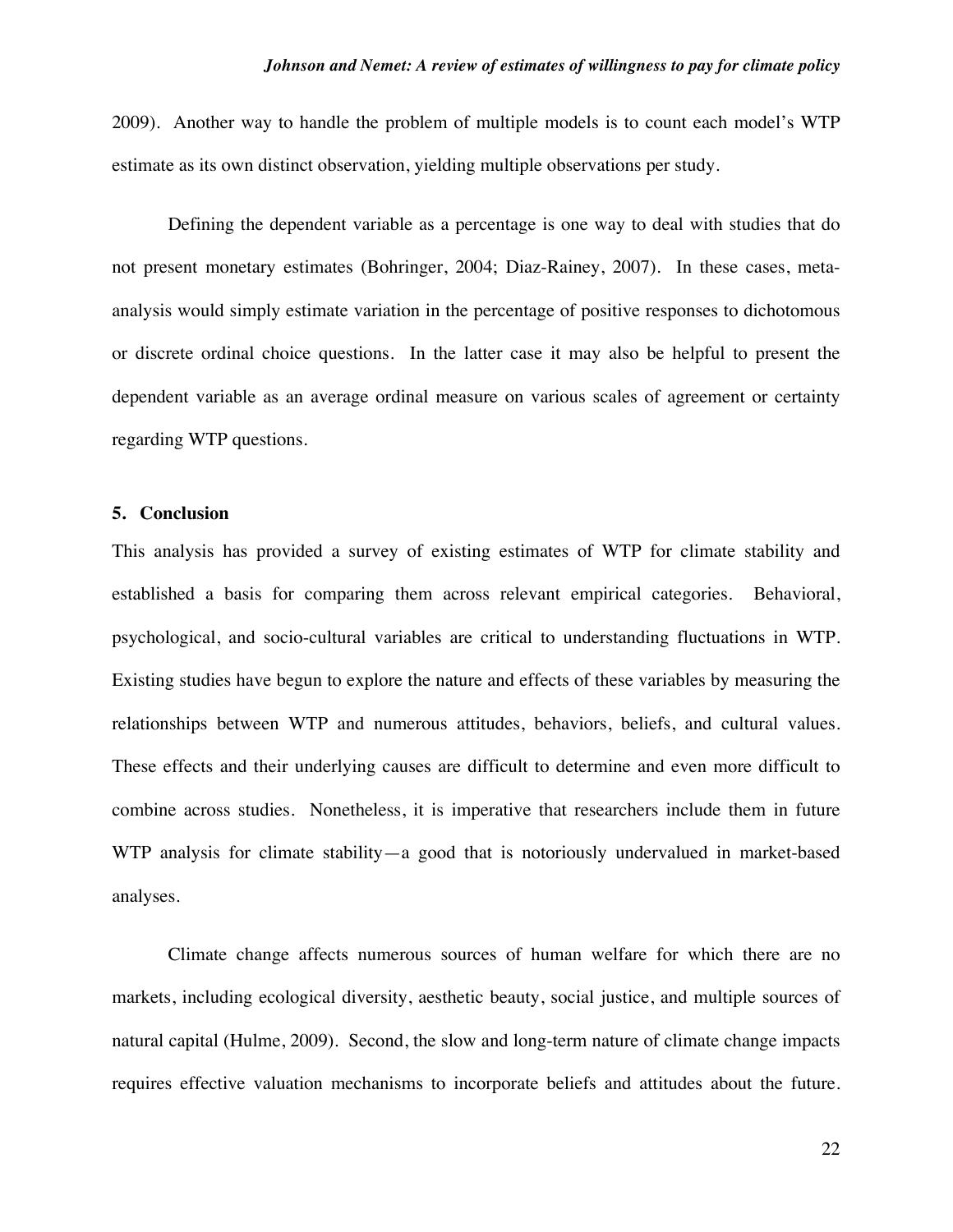Standard economic tools such as cost-benefit analysis fail to capture these important sources of value. Consequently, the carbon prices and emissions targets developed on the basis of these market tools offer, at best, an incomplete account of constituents' willingness to pay for those measures. At worst, they reflect the high-handed decisions of certain actors based on crude and selective measures of particular economic values.

This analysis has offered a preliminary step toward informing existing climate policies with more robust measures of WTP. It has identified common explanatory ground across a number of existing studies and provided explanations for stark differences among them. It has also pointed out the most glaring difficulties in normalizing WTP estimates to make macro-level assertions about their implications for public valuation of climate policy. Finally, the project defines a detailed analytical framework with suggestions for both dependent and independent variables, with which researchers can begin to aggregate WTP estimates. Successful application of this framework will maximize the explanatory power of current research and produce more authoritative estimates of value for climate stability across jurisdictions.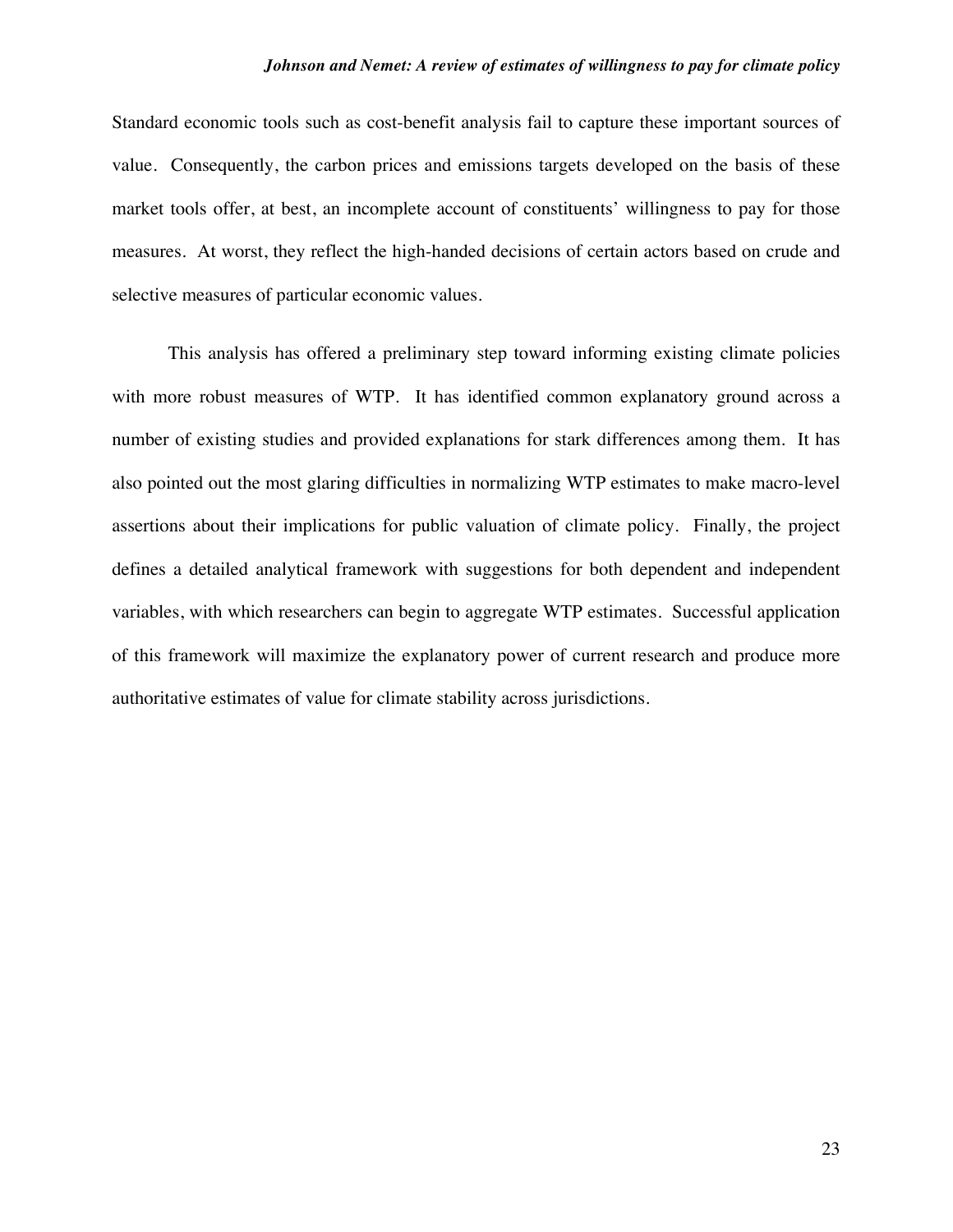#### **References**

- Achtnicht, Martin. (2009). German Car Buyers' Willingness to Pay to Reduce CO2 Emissions. ZEW Discussion Papers 09-058. Retrieved November 1, 2010, from http://econstor.eu/dspace/handle/10419/28616
- Ai He, Helen and Greenberg, Saul. (2009). *Motivating Sustainable Energy Consumption in the Home*. In ACM CHI Workshop on Defining the Role of Hcl in the Challenges of Sustainability.
- Akter, Sonia and Bennett, Jeff. (2009). *Household Perceptions of Climate Change and Preferences for Mitigation Action: the Case of the Carbon Pollution Reduction Scheme in Australia.* Prepared for: Australian Agricultural and Resource Economics Society: 53<sup>rd</sup> Annual Conference 2009.
- Bergmann, Ariel.; Hanley, Nick.; Wright, Robert. (2006). Valuing the Attributes of Renewable Energy Investments. Energy Policy. 34: 1004-1014.
- Berk, Richard A. and Fovell, Robert G. (1999) Public Perceptions of Climate Change: A "Willingness to Pay Assessment." *Climatic Change* 41: 413-446.
- Berrens, Robert P.; Bohara, Alok K.; Jenkins-Smith, Hank.; Silva, Carol S.; Weimer, David W. 2004. *Information and Effort in Contingent Valuation Surveys: Application to Global Climate Change Using National Internet Samples.*
- Bohringer, Christoph and Vogt, Carsten. (2004). "The Dismantling of a Breakthrough: The Kyoto Protocol- Just Symbolic Policy!" ZEW Discussion Paper No. 02-25. *The Canadian Journal of Economics / Revue canadienne d'Economique*, Vol. 36, No. 2 (May, 2003), pp. 475-494.
- Bannon, B., M. DeBell, J. A. Krosnick, R. Kopp, and P. Aldhous. 2007. *Americans' Evaluations of Policies to Reduce Greenhouse Gas Emissions*. Stanford: Stanford University.
- Brandon, Gwendolyn and Lewis, Alan. (1999). Rediucing Household Energy Consumption: A Qualitative and Quantitative Field Study*. Journal of Environmental Psychology*. 19: 75-85.
- Brechin, S. R. 2008. "Ostriches and Change: A Response to 'Global Warming and Sociology'." *Current Sociology* 56(3): 467–474.
- Brouwer, R., Brander L. and Van Beukering, P.. 2008. "A convenient truth: air travel passengers' willingness to pay to offset their CO<sub>2</sub> emissions." *Climatic Change*. 90(3):299-313
- Cameron, T. (2005). Individual option prices for climate change mitigation, *Journal of Public Economics* 89, 283-301.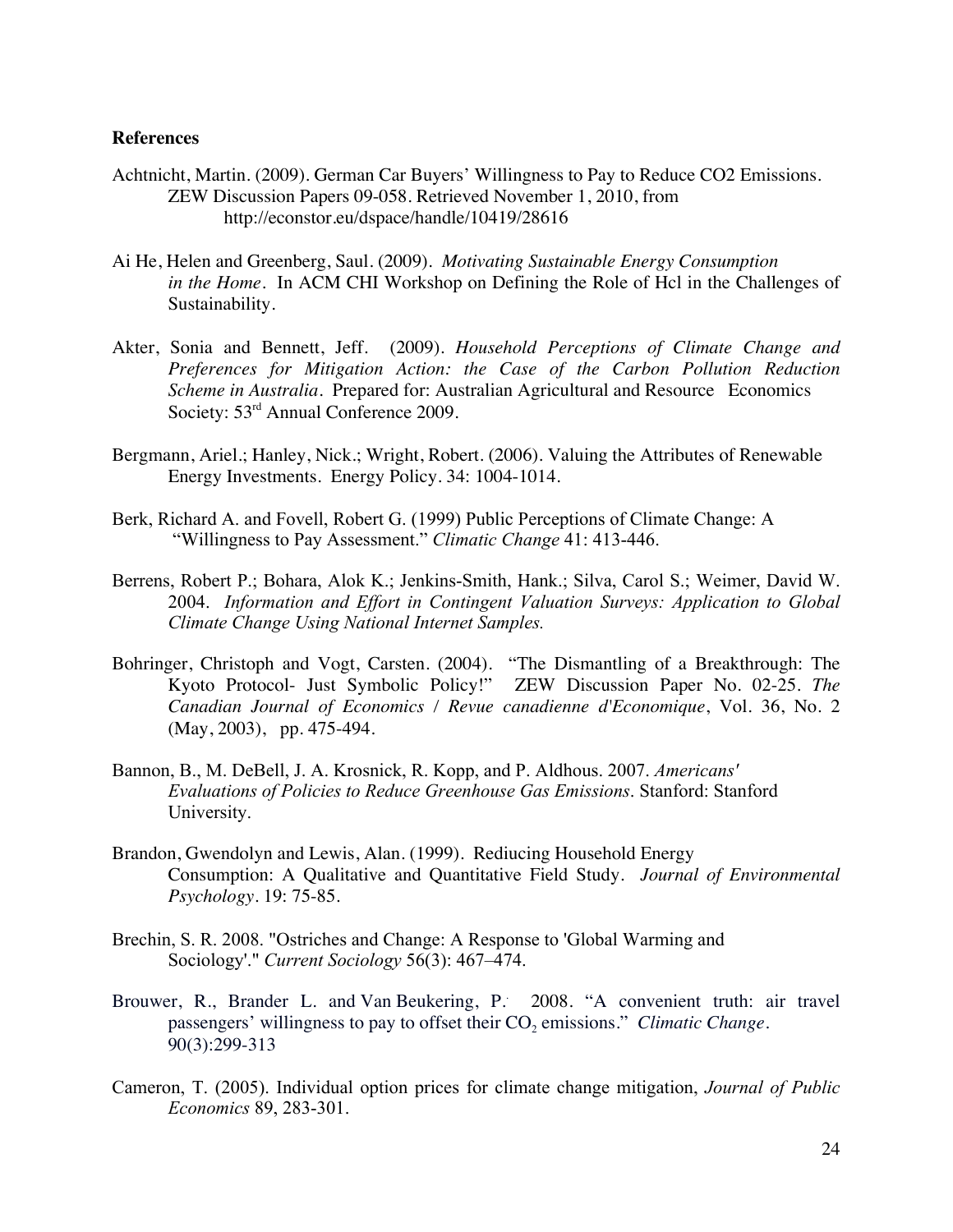- Carlsson, Frederik.; Kataria, Mitesh.; Krupnick, Alan.; Lampi, Elina.; Lofgren, Asa.; Qin, Ping.; Chung, Susie.; Sterner, Thomas. (2010). Paying for Mitigation: A Multiple Country Study. *Environment for Development Discussion Paper Series.*
- Conner, Helene. (1999). "Taking Non-monetizable Impacts (NMIs) into Account in an Eco Development Strategy," in: O'Conner, Martin and Spash, Clive L. (1999). *Valuation and the Environment.* Northampton, Massachusetts: Edward Elgar Publishing, Inc. pp. 241-262.
- Diaz-Rainey, Ivan and Ashton, John K., Characteristics of UK Consumers' Willingness toPay for Green Energy (November 2007). Available at SSRN: http://ssrn.com/abstract=1030530
- Ethier, Robert G.; Poe, Gregory L.; Schulze, William D.; Clark, Jeremy. (2000). A Comparison of Hypothetical Phone and Mail Contingent Valuation Responses for Green-Pricing Electricity Programs. Land Economics. 76(1):54-67.
- Fischer, A., McClelland, G.H., and Schulze, W.D. (1988). "Measures of Willingness to Pay versus Willingness to Accept: Evidence, Explanations, and Potential Reconciliation. In G.L. Peterson, B.L. Driver and R. Gregory, eds., *Amenity Resource Valuation: Integrating Economics with Other Disciplines*. State College, PA: Venture. 127-134.
- Hansla, Andre.; Gamble, Amelie.; Juliusson, Asgeir.; Garling, Tommy. (2008). Psychological Determinants of Attitude Towards and Willingness to Pay for Green Electricity. *Energy Policy.* 36: 768-774.
- HBrothers. (2010). Dollar Times Inflation Calculator. Retrieved May 25, 2010, from http://www.dollartimes.com/calculators/inflation.htm
- Hoyos, D., Longo, A., Markandya, A., 2009. WTP for Global and Ancillary Benefits of Climate Change Mitigation: Preliminary Results. *In*: *17th Annual Conference of the European Association of Environmental and Resource Economists (EAERE)*, 24 – 27 June 2009, Amsterdam.
- Hulme, Mike. 2009. *Why We Disagree About Climate Change: Understanding Controversy, Inaction, and Opportunity.* New York: Cambridge University Press.
- Jacoby, Henry D. (2004). "Informing Climate Policy Given Incommensurable Benefits Estimates." *Global Environmental Change*. 14: pp. 287-297.
- Kaczan, David.; MacDonald, Darla H.; Morrison, Mark; and Hatfield-Dodds, Steve. (Forthcoming). Willingness to Pay to Reduce the Risk of Severe Climate Change: Evidence from Australia. Submitted for publication in the *Australian Journal of Agricultural and Resource Economics.* Available Online at: http://www.csu.edu.au/research/ilws/researchers/climatechangeworkingpaper.pdf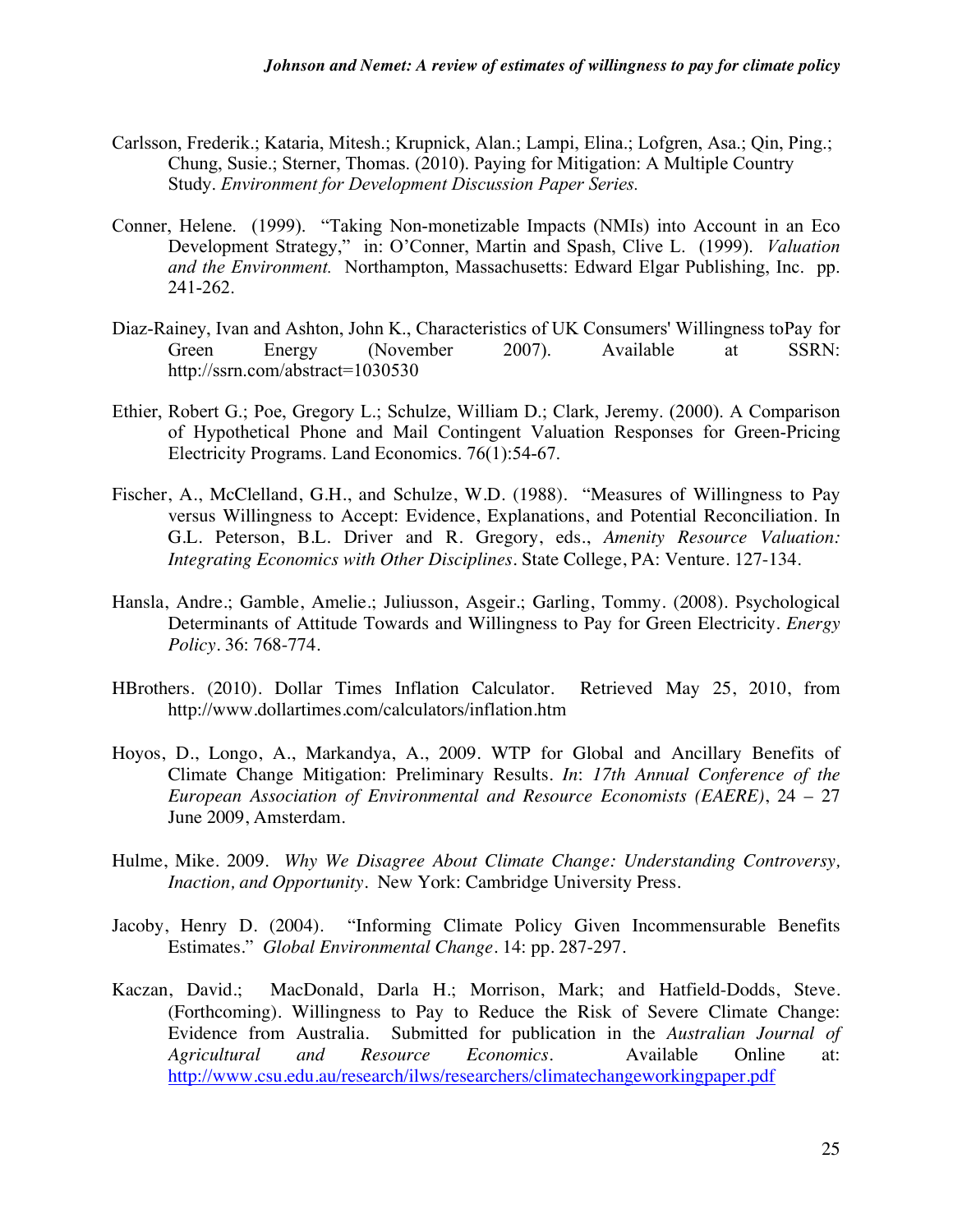- Layton, David F. and Brown, Gardner. (2000). Heterogeneous Preferences Regarding Global Climate Change. *The Review of Economics and Statistics*. 82(4): 616-624.
- Leiserowitz, A. 2007. *Public Perception, Opinion and Understanding of Climate Change: Current Patterns, Trends and Limitations*. New York: United Nations Development Programme.
- Li, Hui., Berrens, R., Bohara, A., Jenkins-Smith, H., Silva, C. and Weimer, D. (2004). Would developing country commitments affect US households' support for a modified Kyoto Protocol? *Ecological Economics* 48: 329-343.
- Li, Hui.; Jenkins-Smith, Hank C.; Silva, Carol L.; Berrens, Robert P.; Herron, Kerry G. (2009). Public Support for Reducing US Reliance on Fossil Fuels: Investigating Household Willingness to Pay for Energy Research and Development. *Ecological Economics*. 68: 731-742.
- Liverani, Andrea, Climate Change and Individual Behavior: Considerations for Policy (September 1, 2009). World Bank Policy Research Working Paper Series, Vol. 2009. Available at SSRN: http://ssrn.com/abstract=1476700
- Longo, Alberto.; Markandya, Anil.; Petrucci, Marta. (2008). The Internalization of Externalities in the Production of Electricity: Willingness to Pay for the Attributes of a Policy for Renewable Energy. *Ecological Economics*. 67: 140-152.
- Lutzenhiser, Loren. (1993). Social and Behavioral Aspects of Energy Use. *Annu. Rev. Energy Environ*. (18). pp. 247-89.
- MacKerron, George J.; Egerton, Catrin.; Gaskell, Christopher.; Parpia, Aimie.; Mourato, Susana. (2009). Willingness to Pay for Carbon Offset Certification and Co-benefits Among (High)Flying Young Adults in the UK. *Energy Policy*. 37: 1372-1381.
- Mantymaa, Erkki. (1999). Willingness to Pay, Willingness to Accept: A CVM Field Study of Environmental Commodities. In: O'Conner, Martin and Spach, Clive L. (1999). *Valuation and the Environment.* Northampton, Massachusetts: Edward Elgar Publishing, Inc. pp. 147-164.
- Martin, A. (2009). "German Car Buyers' Willingness to Pay to Reduce CO2 Emissions." ZEW Discussion Paper No. 09-058, Mannheim, Oct 2009.
- Nomura, N and Akai, M (2004) 'Willingness to pay for green electricity in Japan as estimated through contingent valuation method', *Applied Energy*, 78:4, pp.453-463.
- O'Conner, Martin and Spash, Clive L. (1999). *Valuation and the Environment.* Northampton, Massachusetts: Edward Elgar Publishing, Inc.
- O'Neill, Brian C. and Belinda S. Chen. Demographic Determinants of Household Energy Use in the United States (2002). *Population and Development Review. Supplement: Population and Environment: Methods of Analysis*. 28: pp. 53-88.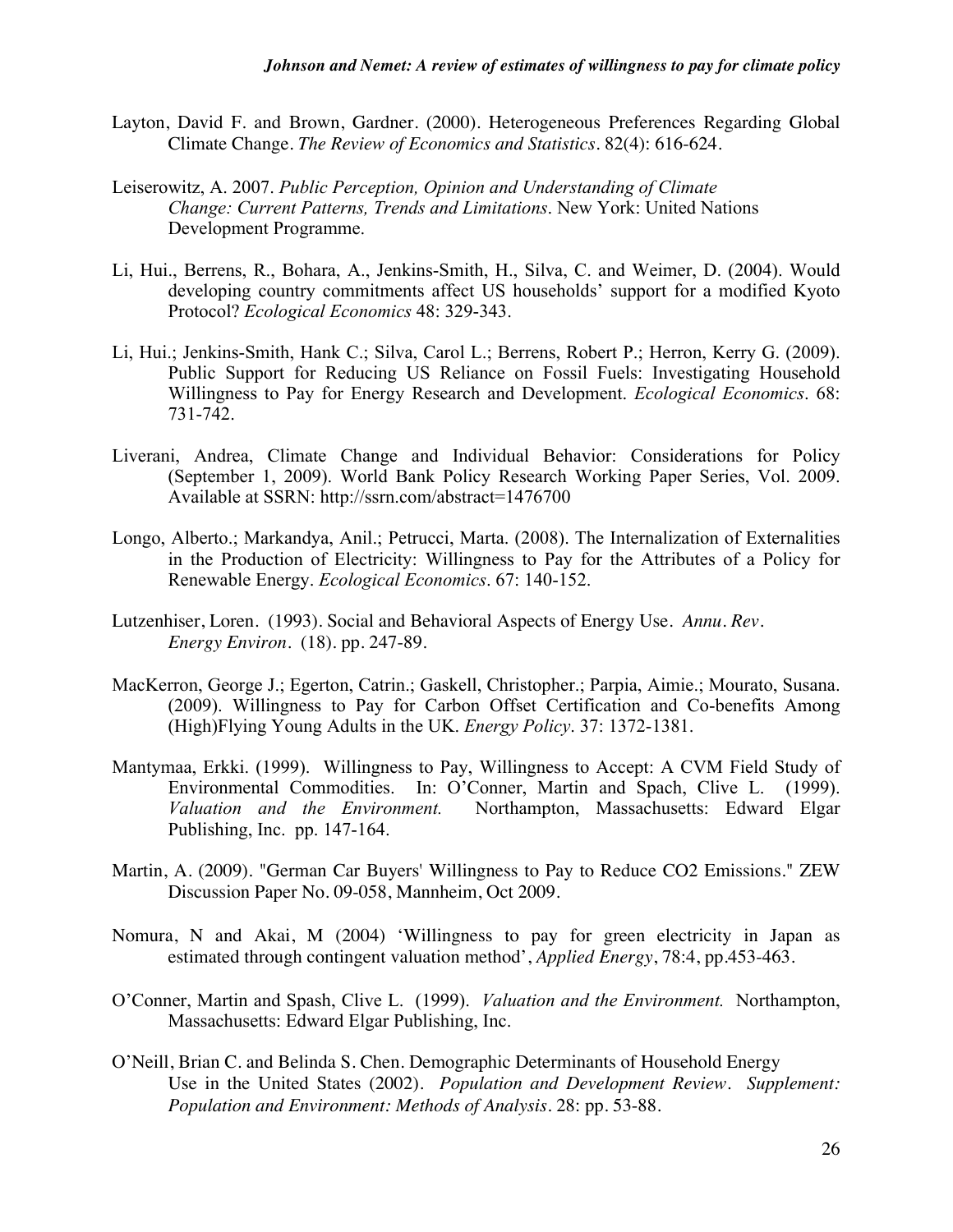- Petrolia, Daniel R.; Bhattacharjee, Sanjoy.; Hudson, Darren.; Herndon, Cary W. (2010). Do Americans Want Ethanol? A Comparative Contingent-Valuation Study of Willingness to Pay for E-10 and E-85. *Energy Economics*. 32: 121-128.
- Poortinga, Wouter; Steg, Linda; and Vlek, Charles. (2004). Values, Environmental Concern, and Environmental Behavior: A Study into Household Energy Use. *Environment and Behavior.* 36 (1): pp. 70-93.
- Solino, Mario.; Vazquez, Maria X.; Prada, Albino. (2009). Social Demand for Electricity from Forest Biomass in Spain: Does Payment Periodicity Affect the Willingness to Pay? *Energy Policy*. 37: 531-540.
- Solomon, Barry D. and Johnson, Nicholas H. (2009). "Valuing Climate Protection through Willingness to pay for Biomass Ethanol." *Ecological Economics*. 68: pp. 2137- 2144.
- Stavins, Robert N. 2007. Environmental Economics. Working Paper 13547. *National Bureau of Economic Research.* Cambridge, MA.
- Swim, J., Clayton, S., Doherty, T., Gifford, R., Howard, G., Reser, J., et al. (2009). *Psychology and Global Climate Change: Addressing a Multi-faceted Phenomenon and Set of Challenges*: A Report by the American Psychological Association's Task Force on the Interface Between Psychology and Global Climate Change.

The Economist. (2010). *Pocket World in Figures.* 2010 Edition. Profile Books Ltd. London.

- Tol, Richard S.J. 2009. "The Economic Effects of Climate Change." *Journal of Economic Perspectives.* Vol. 23, Number 2 (2009). Pp. 29-51.
- Tseng, WeiChun and Chen, Chi-Chung. (2008). Valuing the Potential Economic Impact of Climate Change on the Taiwan Trout. *Ecological Economics.* 65: 282-291.
- Viscusi, W. and Zeckhauser, R. (2006). The perception and valuation of the risks of climate change: a rational and behavioral blend, *Climatic Change* 77, 151-177.
- Wiser, R., 2007. Using contingent valuation to explore willingness to pay for renewable energy: a comparison of collective and voluntary payment vehicles. *Ecological Economics* 62, 419–432.
- Willig, R. 1976. "Consumer's Surplus Without Apology. American Economic Review 66(4), 589-597.
- Xe.com. (2010). Universal Currency Converter. Retrieved May 25, 2010, from http://www.xe.com/ucc/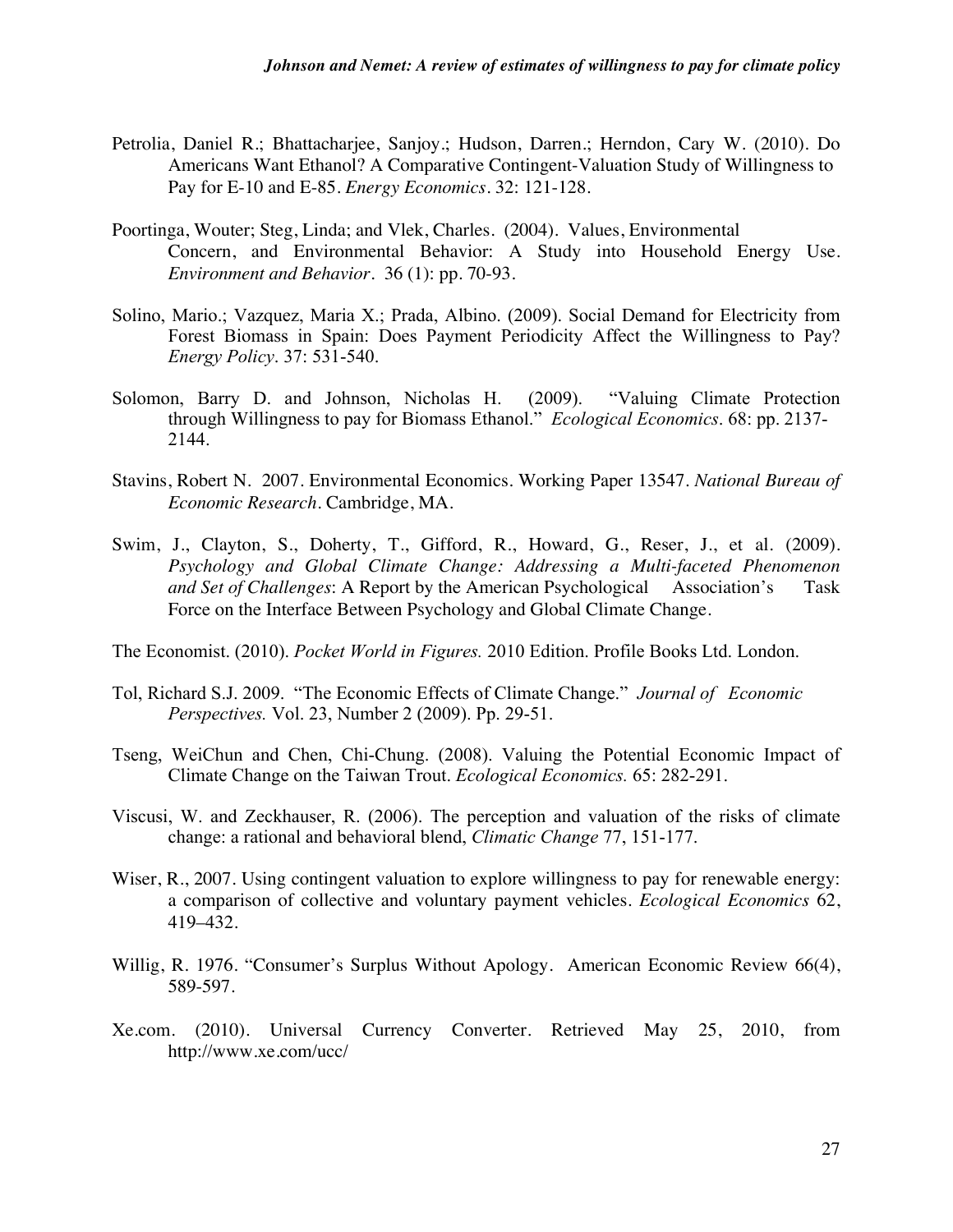- Yoo, Seung-Hoon and Kwak, So-Yoon. (2009). "Willingness to Pay for Green Electricity in Korea: A Contingent Valuation Study." *Energy Policy* 37: pp. 5408-5416.
- Zografakis, Nikolaos.; Sifaki, Elli.; Pagalou, Maria.; Nikitaki, Georgia.; Psarakis, Vasilios.; Tsagarakis, Konstantinos, P. (2009). Assessment of Public Acceptance and Willingness to Pay for Renewable Energy Sources in Crete. *Renewable and Sustainable Energy Reviews.*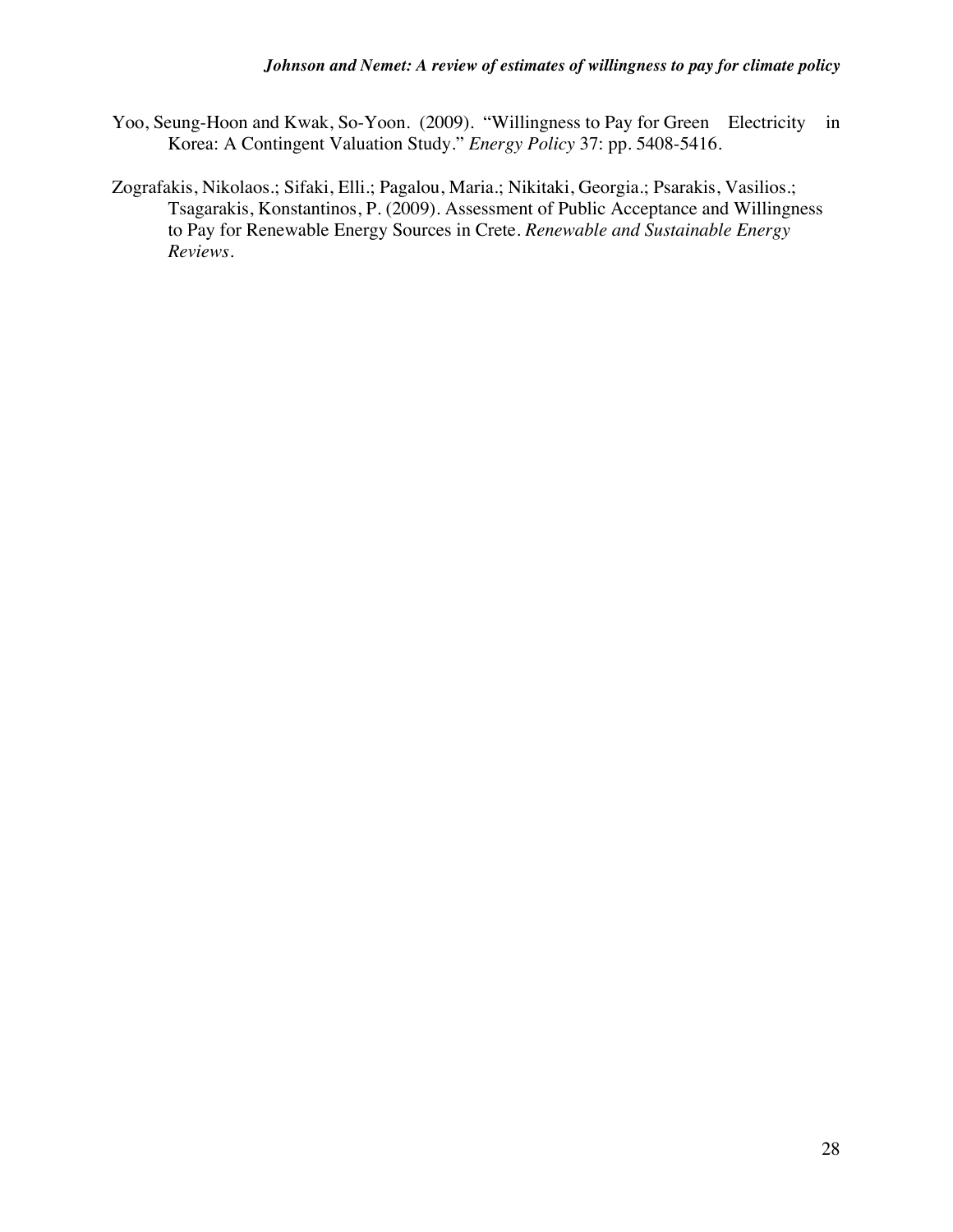# **Appendix**

| Table 3 General description of selection of 27 studies of WTP for climate policy |  |
|----------------------------------------------------------------------------------|--|
|----------------------------------------------------------------------------------|--|

|                | Study                                                                                                             | Key<br>Explanatory<br>Variable (s)    | Geographic/Policy<br>Jurisdiction                 | Policy/Good to<br>be Valued                                       | Payment<br>Vehicle                                | Date of<br>Survey |
|----------------|-------------------------------------------------------------------------------------------------------------------|---------------------------------------|---------------------------------------------------|-------------------------------------------------------------------|---------------------------------------------------|-------------------|
| $\mathbf{1}$   | Berk and<br>Fovell (1999)                                                                                         | Expected<br>temperature               | West Coast United<br><b>States</b><br>Communities | Prevention of<br>Harmful<br>Weather                               | None<br>Specified                                 | N/A               |
| $\overline{2}$ | Ethier et al.<br>(2000)                                                                                           | Survey<br>technique                   | <b>United States</b>                              | Green<br>Electricity                                              | Voluntary<br><b>Electricity Bill</b><br>Surcharge | N/A               |
| 3              | Layton and<br><b>Brown (2000)</b>                                                                                 | Impacts on<br>future<br>generations   | <b>United States</b><br>(Colorado)a               | Forest<br>Preservation                                            | Higher<br>monthly<br>Household<br>Expenses        | 1998              |
| 4              | Cameron<br>Expected<br>(2002)<br>temperature;<br>Uncertainty                                                      |                                       | <b>United States</b>                              | Average<br>regional<br>temperature<br>control                     | Increased<br>prices of goods<br>and services      | 1997-1998         |
| 5              | Berrens et al.<br>(2004)                                                                                          | Uncertainty;<br>Respondent<br>effort  | <b>United States</b>                              | U.S.<br>Ratification of<br>Kyoto Protocol                         |                                                   | 2000              |
| 6              | Bohringer<br>(2004)                                                                                               | $N/A$ (No<br>statistical<br>analysis) | <b>United States</b>                              | "Environmental<br>Protection"                                     | Various eco-<br>taxes, income<br>losses           | 2000              |
| 7              | Li. Et al.<br>(2004)                                                                                              | Limits on<br>developing<br>countries  | <b>United States</b>                              | U.S.<br>Ratification of<br>Kyoto Protocol                         | Increased<br>energy and<br>gasoline prices        | 2000              |
| $\bf{8}$       | Normura and<br>Renewable<br>Akai (2004)<br>energy type,<br>climate change<br>awareness                            |                                       | Japan                                             | Increased<br>Renewable<br>Energy                                  | Monthly<br>Premium for<br>Renewable<br>energy     | Feb., 2000        |
| 9              | Urban/Rural<br>Bergmann et<br>differences.<br>al. (2006)<br>landscape<br>changes, air<br>quality, job<br>creation |                                       | Scotland                                          | Increased<br>proportion of<br>energy from<br>renewable<br>sources | Electricity<br>prices                             | Oct., 2003        |
| 10             | Viscusi and<br>Zeckhauser<br>(2006)                                                                               | Risk<br>perception,<br>uncertainty    | <b>United States</b><br>(Boston Area)             | Decreases in<br>various<br>environmental<br>risks                 | Gasoline tax                                      | Oct.-Nov,<br>2004 |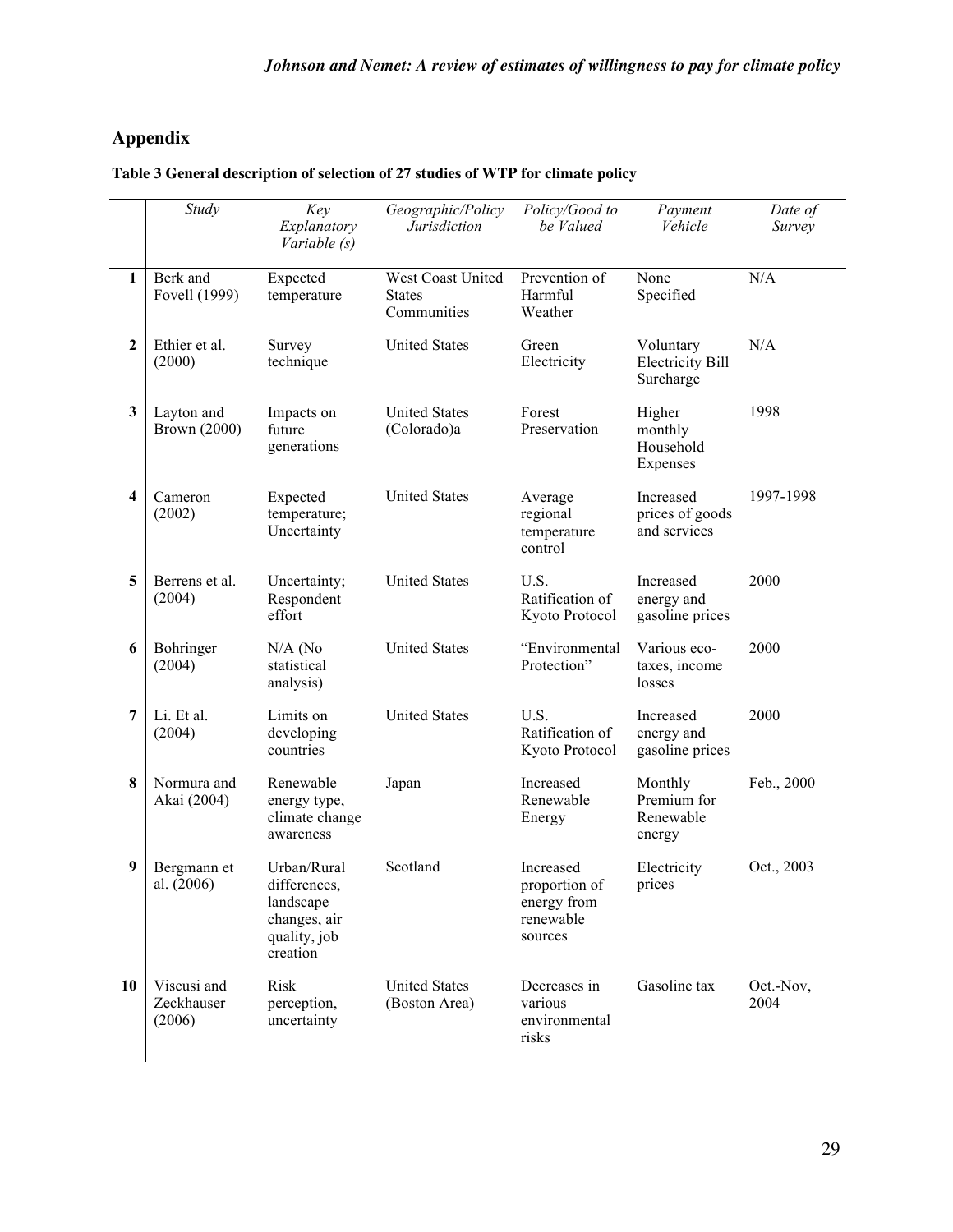|    | Study                       | Key<br>Explanatory<br>Variable (s)                                               | Geographic/Policy<br><i>Jurisdiction</i> | Policy/Good to<br>be Valued                                                 | Payment<br>Vehicle                                                  | Date of<br>Survey  |
|----|-----------------------------|----------------------------------------------------------------------------------|------------------------------------------|-----------------------------------------------------------------------------|---------------------------------------------------------------------|--------------------|
| 11 | Diaz-Rainey<br>(2007)       | Environmental<br>beliefs and<br>attitudes                                        | United Kingdom                           | Increased<br>renewable<br>energy                                            | Increased<br>energy prices                                          | May-June,<br>2003  |
| 12 | Wiser (2007)                | Payment<br>vehicle type;<br><b>Expected WTP</b><br>of others                     | <b>United States</b>                     | Increased<br>renewable<br>energy                                            | Mandatory<br>versus<br>voluntary<br>increase in<br>electricity bill | N/A                |
| 13 | Brouwer et al.<br>(2008)    | Nationality,<br>Global (Mostly<br>travel<br>European<br>frequency<br>travelers)  |                                          | Emissions<br>Carbon travel<br>offsets<br>tax                                |                                                                     | Nov., 2006         |
| 14 | Hansla et al.<br>(2008)     | Values,<br>environmental<br>beliefs/concerns                                     | Sweden                                   | Renewable<br>energy                                                         | Electricity<br>prices                                               | N/A                |
| 15 | Longo et al.<br>(2008)      | Energy<br>security, Job<br>creation                                              | Bath, England                            | Climate change<br>mitigation,<br>employment<br>increase,<br>energy security | Electricity<br>prices                                               | Jul.-Aug.,<br>2005 |
| 16 | Tseng and<br>Chen (2008)    | Effects on<br>endangered<br>species,<br>payment<br>vehicle                       | Taiwan                                   | Preservation of<br>Taiwan trout<br>population                               | Tax or<br>donation                                                  | Sep.-Oct.<br>2006  |
| 17 | Akter and<br>Bennett (2009) | Perceived<br>effectiveness                                                       | Australia<br>Temperature<br>stability    |                                                                             | Higher<br>monthly<br>household<br>costs                             | Nov.-Dec.,<br>2008 |
| 18 | Hoyos and<br>Longo (2009)   | Mention of<br>ancillary<br>benefits                                              | Spain (BAC)                              | Increased<br>renewable<br>energy                                            | Unspecified<br>tax                                                  | June-July,<br>2008 |
| 19 | Li et al. (2009)            | Perceptions of<br>nuclear energy<br>and biofuels,<br>views on<br>foreign oil use |                                          | Increased<br>energy research<br>and<br>development                          | Electricity and<br>gasoline prices                                  | Mar.-Jun.<br>2006  |
| 20 | MacKerron et<br>al. (2009)  | Co-benefits to<br>health and<br>technology,<br>charitable<br>giving              | United Kingdom                           | Carbon offset<br>certifications<br>for aviation<br>enterprises              | Increased air<br>travel costs                                       | Feb.-Mar.<br>2007  |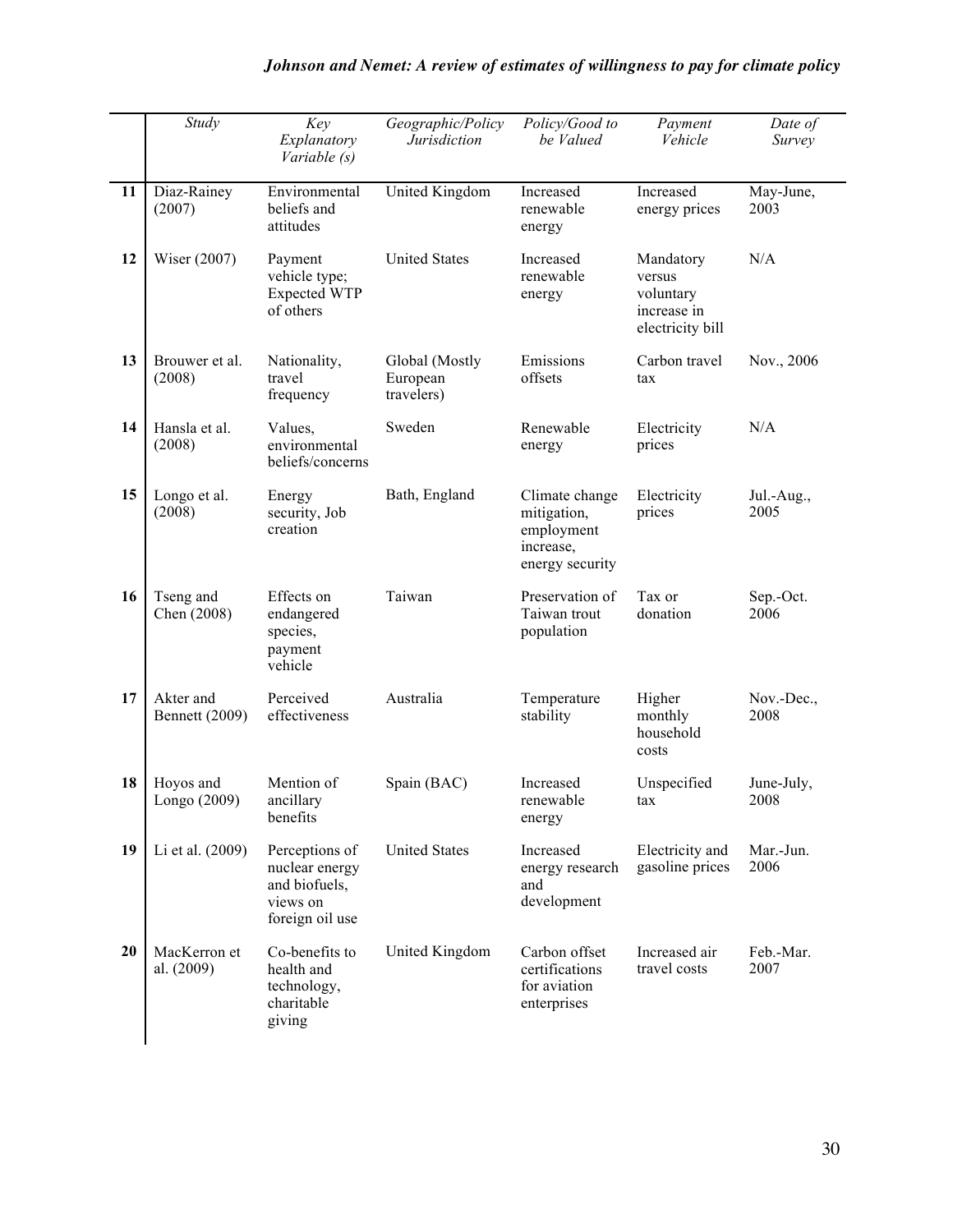|                 | Study                         | Key<br>Explanatory<br>Variable (s)                                 | Geographic/Policy<br><b>Jurisdiction</b>                                                                                                                       | Policy/Good to<br>be Valued                              | Payment<br>Vehicle                                               | Date of<br>Survey         |
|-----------------|-------------------------------|--------------------------------------------------------------------|----------------------------------------------------------------------------------------------------------------------------------------------------------------|----------------------------------------------------------|------------------------------------------------------------------|---------------------------|
| $\overline{21}$ | Solino et al.<br>(2009)       | Question<br>format,<br>periodicity of<br>payment<br>vehicle        | Galacia, Spain                                                                                                                                                 | Increased<br>renewable<br>energy                         | Electricity<br>prices                                            | Jan.-Feb.<br>2006         |
| 22              | Solomon and<br>Johnson (2009) | Renewable<br>energy type,<br>uncertainty,<br>perceived<br>fairness | Midwestern<br>Lower<br><b>United States</b><br>emissions,<br>(MN, WI, MI)<br>fewer food<br>shortages<br>through<br>increased use<br>of cellulosic<br>bio-fuels |                                                          | Higher<br>gasoline prices                                        | Nov, 2007-<br>Jan, 2008   |
| 23              | Yoo and Kwak<br>(2009)        | Environmental<br>engagement                                        | South Korea                                                                                                                                                    | Increased<br>renewable<br>energy                         | Increased<br>Electricity<br><b>Bills</b> through<br>gov. mandate | April-May,<br>2006        |
| 24              | Zografakis et<br>al. (2009)   | Residential size<br>and<br>characteristics                         | Crete, Greece                                                                                                                                                  | Increased<br>renewable<br>energy                         | Electricity<br>prices                                            | Sep., 2006-<br>Feb., 2007 |
| 25              | Carlsson et al.<br>(2010)     | Climate change<br>attitudes,<br>country of<br>residence            | United States,<br>Sweden, and<br>China                                                                                                                         | 30, 60, 85%<br>reductions in<br>CO2 emissions<br>by 2050 | Higher<br>monthly<br>household<br>costs                          | Nov.-Dec.<br>2009         |
| 26              | Petrolia et al.<br>(2010)     | Political and<br>environmental<br>beliefs                          | <b>United States</b>                                                                                                                                           | Increased use<br>of ethanol fuel<br>blends               | Gasoline<br>prices                                               | Apr., 2007                |
| 27              | Kaczan<br>(forthcoming)       | Confidence,<br>behavioral and<br>attitudinal<br>variables          | Australia                                                                                                                                                      | Temperature<br>stability                                 | Increased<br>electricity<br>prices                               | Nov, 2006                 |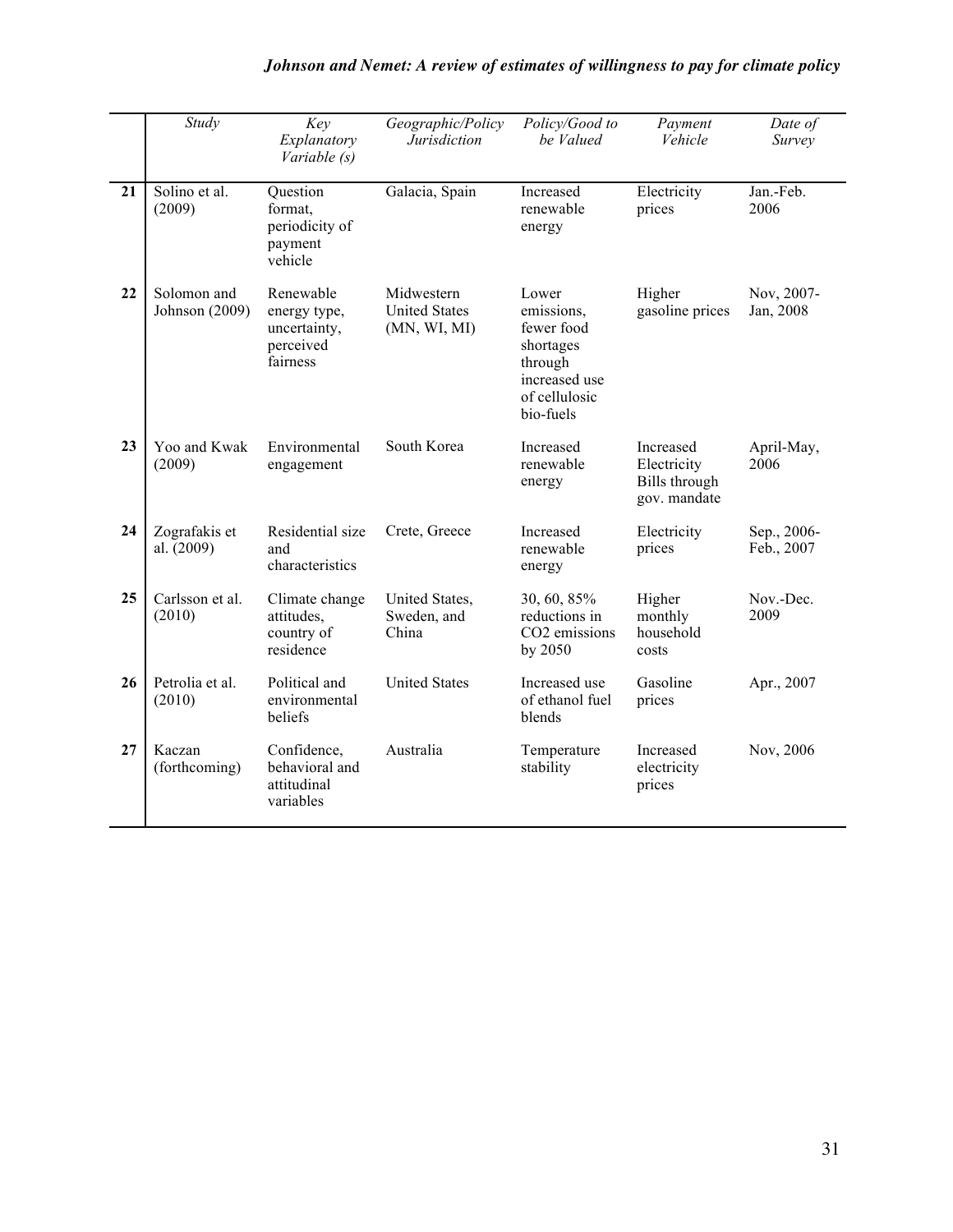|                              | Study                                      | <b>Inco</b><br>$\boldsymbol{me}$ | A<br>ge     | Gend<br>$\emph{er}$ | Politic<br>al<br>Views | $\operatorname{Ed}$<br>и. | Environme<br>ntal<br>Engagemen<br>$\boldsymbol{t}$ | Environment<br>al<br>Attitudes/Bel<br>iefs | Perceive<br>$\boldsymbol{d}$<br>Efficacy<br>of Policy | Perceive<br>$\boldsymbol{d}$<br>Fairness<br>$of$<br>Policy | Perceive<br>d Efforts<br>$of$<br><i>Others</i> | Uncertai<br>nty of<br>Climate<br>Outcom<br>es | Other Key<br>Predictors                                                                  |
|------------------------------|--------------------------------------------|----------------------------------|-------------|---------------------|------------------------|---------------------------|----------------------------------------------------|--------------------------------------------|-------------------------------------------------------|------------------------------------------------------------|------------------------------------------------|-----------------------------------------------|------------------------------------------------------------------------------------------|
| $\mathbf{1}$                 | Berk and<br>Fovell<br>(1999)               | $\mathbf X$                      | $\mathbf X$ |                     |                        | $\mathbf X$               |                                                    | $\mathbf X$                                |                                                       |                                                            |                                                |                                               | Precipitation,<br>Expected<br>Temperature                                                |
| $\mathfrak{2}$               | Ethier et<br>al.<br>(2000)                 | $\mathbf X$                      | X           | $\mathbf X$         |                        | X                         | $\mathbf X$                                        | $\mathbf X$                                |                                                       |                                                            |                                                |                                               | Survey method                                                                            |
| 3                            | Layton<br>and<br><b>Brown</b><br>(2000)    |                                  |             |                     |                        |                           |                                                    | $\mathbf X$                                |                                                       |                                                            |                                                |                                               | Time horizon,<br>impacts on<br>future<br>generations                                     |
| $\overline{4}$               | Cameron<br>(2002)                          | $\mathbf X$                      | $\mathbf X$ | $\mathbf X$         | $\mathbf X$            |                           | X                                                  |                                            |                                                       |                                                            |                                                |                                               | Expected<br>Temperature                                                                  |
| 5                            | Berrens<br>et al.<br>(2004)                | $\mathbf X$                      | $\mathbf X$ | $\mathbf X$         |                        | $\mathbf X$               | $\mathbf X$                                        | $\mathbf X$                                |                                                       | $\mathbf X$                                                |                                                | $\mathbf X$                                   | Respondent<br>Effort                                                                     |
| 6                            | Bohringe<br>r(2004)                        |                                  |             |                     |                        |                           |                                                    |                                            |                                                       |                                                            |                                                |                                               |                                                                                          |
| $\tau$                       | Li. Et al.<br>(2004)                       | X                                | $\mathbf X$ | $\mathbf X$         | $\mathbf X$            | $\mathbf X$               | $\mathbf X$                                        | $\mathbf X$                                | $\mathbf X$                                           | $\mathbf X$                                                | $\mathbf X$                                    | $\mathbf X$                                   | Treatment<br>(Developing<br>Countries face<br>emissions<br>targets)                      |
| 8                            | Normura<br>and Akai<br>(2004)              |                                  |             |                     |                        |                           | $\mathbf X$                                        |                                            |                                                       |                                                            |                                                | $\mathbf X$                                   | Wind versus<br>PV Solar<br>energy                                                        |
| 9                            | Bergman<br>n et al.<br>(2006)              | $\mathbf X$                      | X           | X                   |                        |                           |                                                    |                                            |                                                       |                                                            |                                                |                                               | Urban versus<br>rural residence,<br>landscape<br>changes, air<br>quality                 |
| 1<br>$\boldsymbol{0}$        | Viscusi<br>and<br>Zeckhau<br>ser<br>(2006) | $\mathbf X$                      | $\mathbf X$ | $\mathbf X$         | $\mathbf X$            | $\mathbf X$               | $\mathbf X$                                        |                                            | $\mathbf X$                                           |                                                            |                                                | $\mathbf X$                                   | Payment<br>vehicle type,<br>Expected<br>Temperature;<br>Environmental<br>risk perception |
| $\mathbf{1}$<br>$\mathbf{1}$ | Diaz-<br>Rainey<br>(2007)                  | $\mathbf X$                      | $\mathbf X$ | $\mathbf X$         |                        | $\mathbf X$               | $\mathbf X$                                        | $\mathbf X$                                | $\mathbf X$                                           |                                                            | $\mathbf X$                                    |                                               |                                                                                          |
| $\mathbf{1}$<br>$\sqrt{2}$   | Wiser<br>(2007)                            | $\mathbf X$                      | $\mathbf X$ | $\mathbf X$         | $\mathbf X$            | $\mathbf X$               | $\mathbf X$                                        | X                                          |                                                       | $\mathbf X$                                                | $\mathbf X$                                    |                                               | Payment<br>vehicle type,<br>distrust of<br>government<br>and others                      |

### **Table 4 Prevalence of explanatory variable across studies**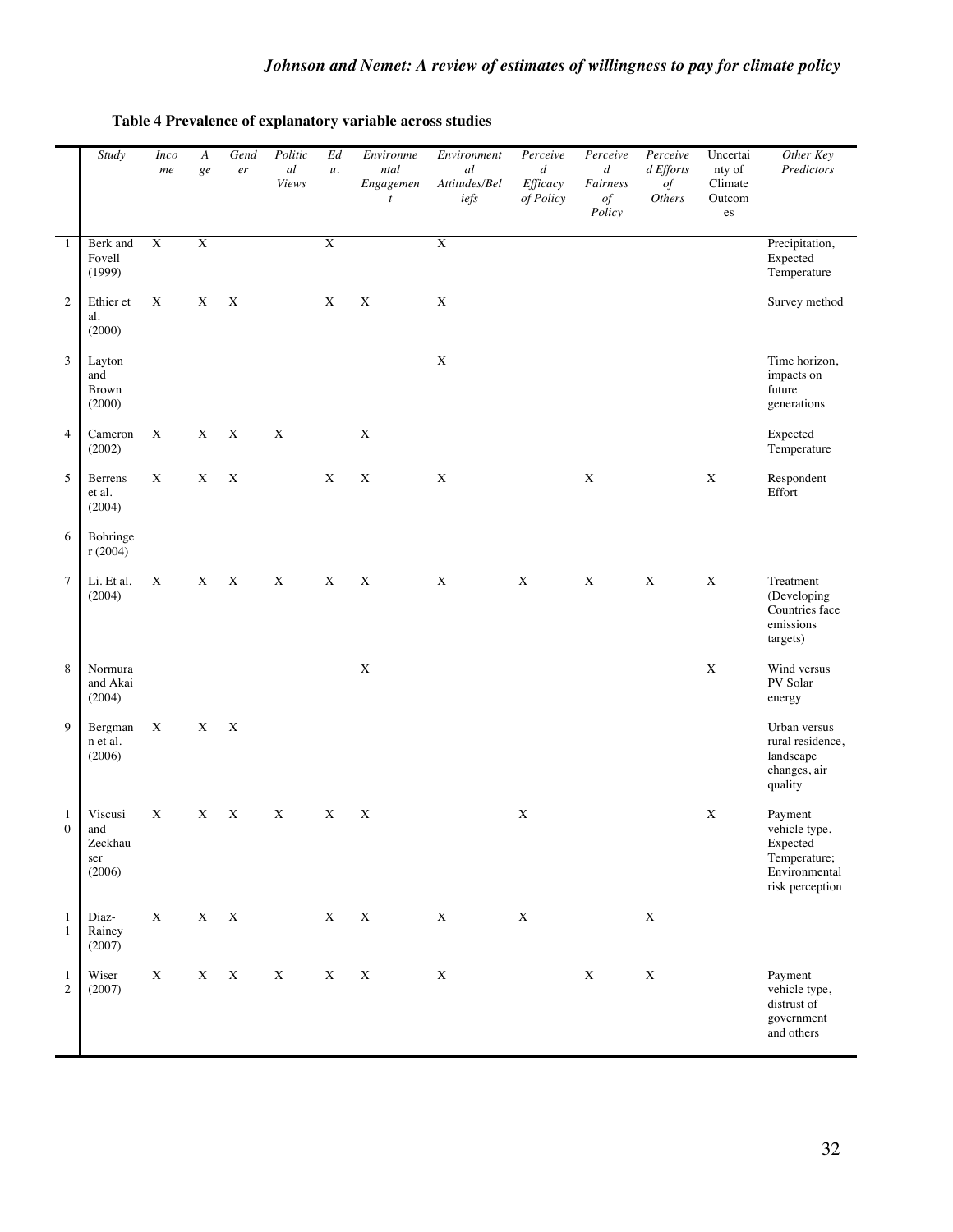#### *Study Inco me A ge Gend er Politic al Views Ed u. Environme ntal Engagemen t Environment al Attitudes/Bel iefs Perceive d Efficacy of Policy Perceive d Fairness of Policy Perceive d Efforts of Others* Uncertai nty of Climate Outcom es *Other Key Predictors* 1 3 Brouwer et al. (2008) X X X Nationality, travel frequency, price paid for airline tickets 1 4 Hansla et al. (2008) X X X X X X General values and beliefs about the world 1 5 Longo et al. (2008) X X X X X X X Importance of jobs, views on nuclear and renewables, energy security 1 6 Tseng and Chen (2008) X X X Climate change knowledge, children, endangered species, payment vehicle type 1 7 Akter and Bennett (2009)  $X$  X  $X$  Expected Temperature 1 8 Hoyos and Longo (2009) X X X X X X X Ancillary, local benefits considered 1 9 Li et al. (2009) X X X Concern over energy security and shortages, nuclear attitudes 2 0 MacKerr on et al. (2009) X X X X X X Co-benefits to health and technology, charitable giving 2 1 Solino et al. (2009)  $X$  X X  $X$  X X X Survey question format, periodicity of payment vehicle 2 2 Solomon and Johnson (2009)  $X$  X X X X X X X X X X X 2 3 Yoo and Kwak (2009)  $X$   $X$   $X$   $X$

#### *Johnson and Nemet: A review of estimates of willingness to pay for climate policy*